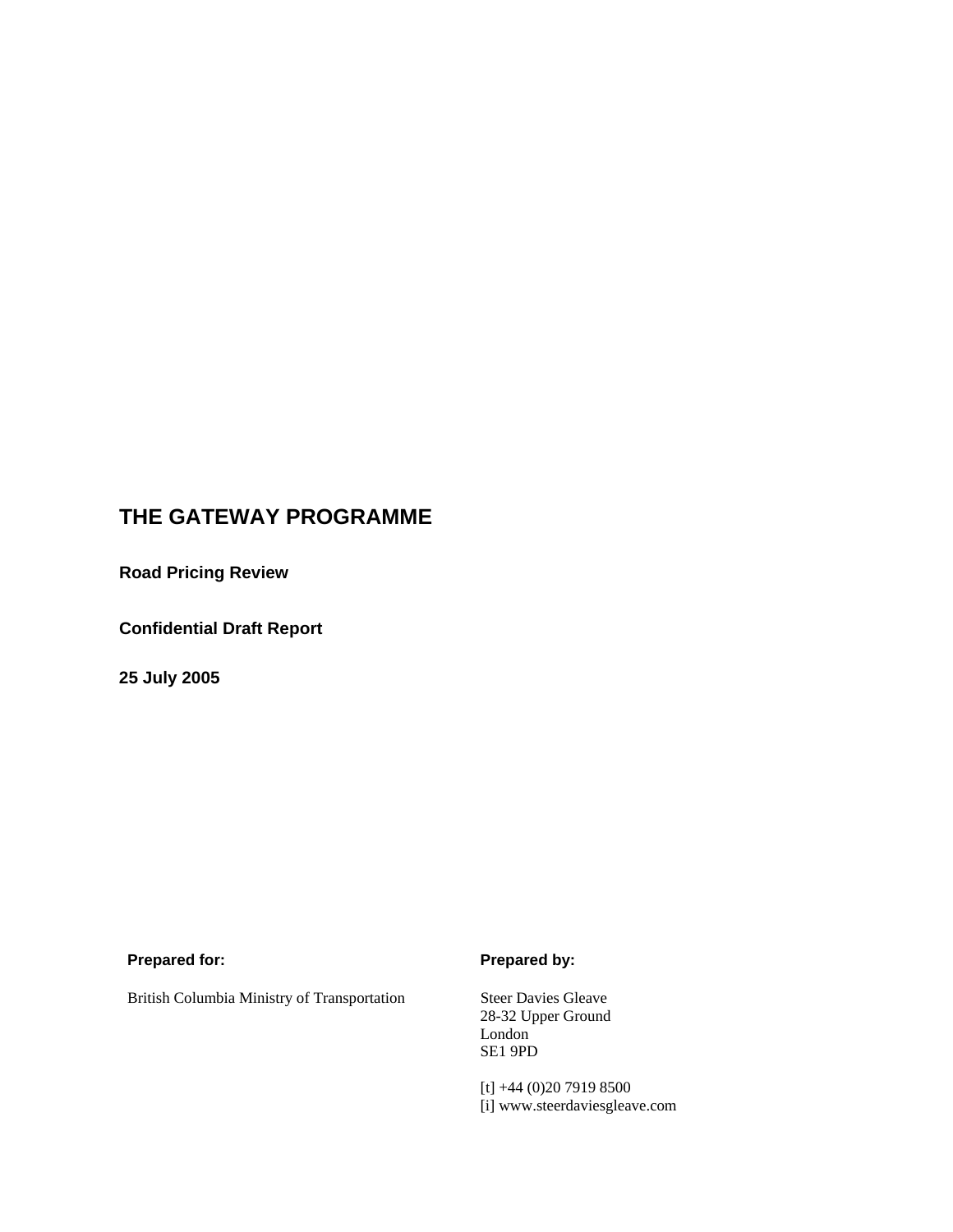|               | <b>Contents</b>                                | Page           |
|---------------|------------------------------------------------|----------------|
|               | <b>EXECUTIVE SUMMARY</b>                       | 1              |
| $\mathbf 1$ . | <b>INTRODUCTION</b>                            | $\mathbf{2}$   |
|               | The Study                                      | $\overline{2}$ |
|               | Content of this Report                         | $\overline{2}$ |
| 2.            | <b>EXISTING GUIDELINES</b>                     | 3              |
|               | <b>British Columbia</b>                        | 3              |
|               | <b>Rest of Canada</b>                          | 5              |
| 3.            | <b>RANGE OF POTENTIAL ROAD PRICING REGIMES</b> | 6              |
|               | <b>Corridor Scheme</b>                         | $\overline{7}$ |
|               | Area Scheme                                    | 13             |
| 4.            | <b>ROAD PRICING ISSUES</b>                     | 15             |
|               | Objectives                                     | 15             |
|               | Concerns                                       | 16             |
| 5.            | <b>LESSONS LEARNED</b>                         | 21             |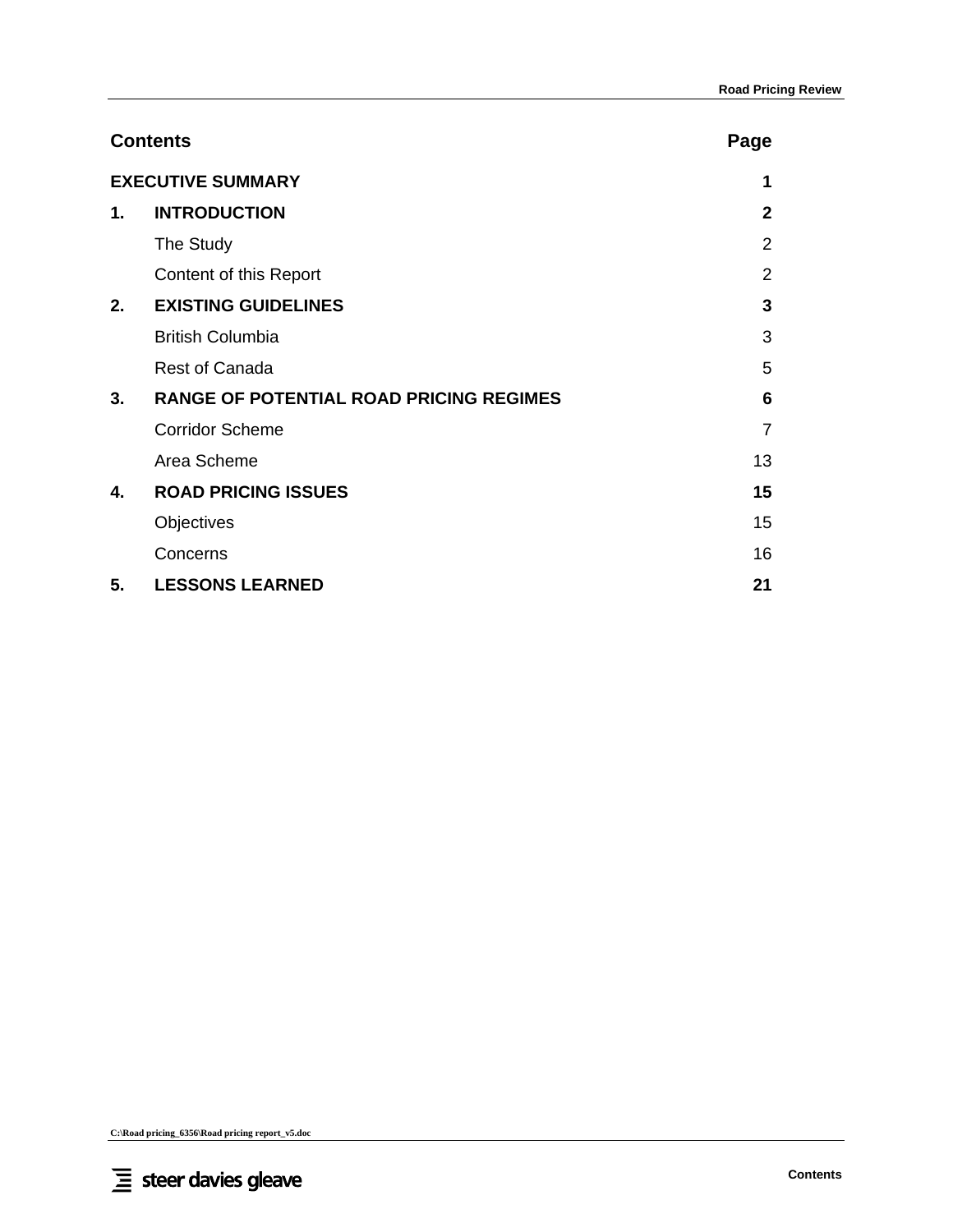# **FIGURES**

| Figure 3.1 | Road Pricing Stages                  |    |
|------------|--------------------------------------|----|
| Figure 4.1 | Reasons for Interest in Road Pricing | 15 |

# **TABLES**

| Table 2.1 MOT Tolling Guideline Application           | 4  |
|-------------------------------------------------------|----|
| Table 3.1 Road Pricing Regimes                        |    |
| Table 3.2 Golden Ears Bridge Proposed Tolls (2003 \$) | 8  |
| Table 3.3 Summary of Variable Toll Schemes            | 10 |
| Table 3.4 Area Schemes                                | 14 |

# **APPENDICES**

Bibliography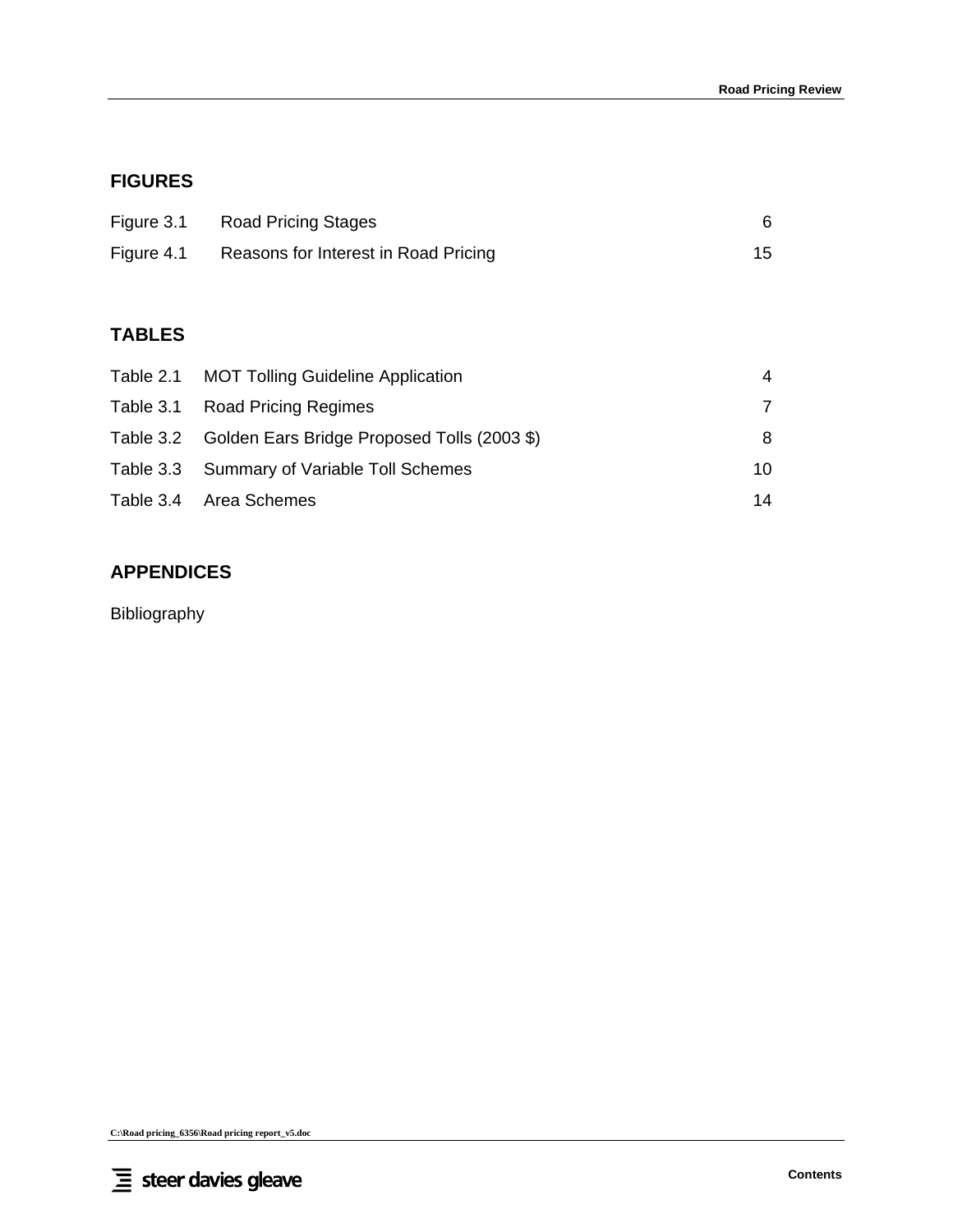# **EXECUTIVE SUMMARY**

This report forms part of the Gateway capacity management options analysis. The report represents the professional opinion of Steer Davies Gleave for Gateway Programme information purposes only. This report does not imply Gateway Programme endorsement of road pricing.

The report summarises existing road pricing guidance in BC, potential road pricing regimes, the main issues raised by road pricing and the lessons learned to date from worldwide road pricing experience.

It is important to distinguish the different objectives of road pricing and tolling. Road pricing aims to reduce congestion, improve environmental conditions, generate revenues and provide a system of fairer taxation whilst tolling is generally regarded as a revenue generating tool to finance the construction and maintenance of new or enhanced infrastructure.

There are a number of potential road pricing regimes. This report covers corridor and area schemes. Corridor schemes are generally revenue generating schemes where the continued development of electronic tolling systems have allowed greater toll variability. The latest developments in the US are HOT lanes, combining HOV lanes and tolling.

Area schemes are based around city centres and are concerned with congestion management and road revenue generation. These schemes are effective but apply to a specific set of circumstances (i.e. congested city centres with extensive transit alternatives available).

The main concerns regarding road pricing include public response, equity, economic impact and traffic effects. Evidence from schemes shows the effect of these issues can often be overstated. However for corridor schemes the phenomenon of induced traffic demand (increase in capacity leads to additional traffic) is clear.

A number of lessons have been learnt from the implementation of road pricing. However, as long as the scheme is designed with a clear set of objectives in mind, the greatest challenge is political.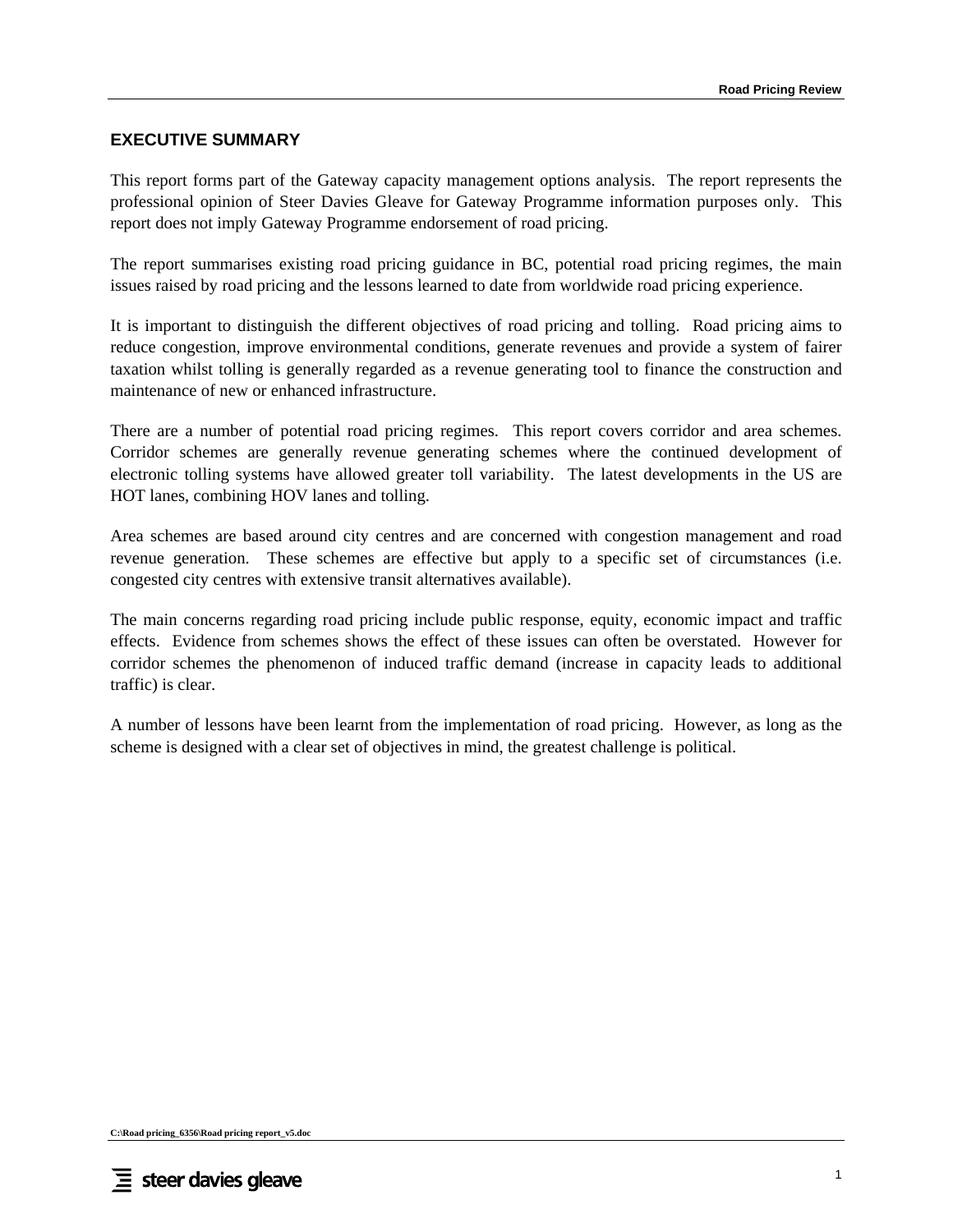# **1. INTRODUCTION**

#### **The Study**

- 1.1 Road pricing is one of the potential tools being assessed as part of the Gateway capacity management options analysis, in addition to lane allocation, land effects and staging. As such Steer Davies Gleave were commissioned to undertake a comprehensive review of the issues raised by road pricing<sup>1</sup>.
- 1.2 This is a qualitative review of road pricing, where road pricing refers to any element of charging for the use of road space and can include point tolls, distance tolls, HOT lanes, cordon tolls or a congestion charge. The work outlined in this report will focus, where possible, on urban roads.
- 1.3 This work does not consider other 'alternative' forms of congestion charging such as gas taxes, pay-as-you-go insurance schemes, etc, which are outside of the scope of the Gateway Program mandate.

#### **Content of this Report**

- 1.4 The remainder of this report contains four further chapters:
	- Review of existing guidelines.
	- Present potential toll regimes that could be relevant to the Gateway Program.
	- Review of important considerations/issues associated with road pricing.
	- Lessons learned.
- 1.5 The report is supported by an extensive bibliography and relevant case studies.

**C:\Road pricing\_6356\Road pricing report\_v5.doc** 

<sup>&</sup>lt;sup>1</sup> The report represents the professional opinion of Steer Davies Gleave for Gateway Programme information purposes only. This report does not imply Gateway Programme endorsement of road pricing.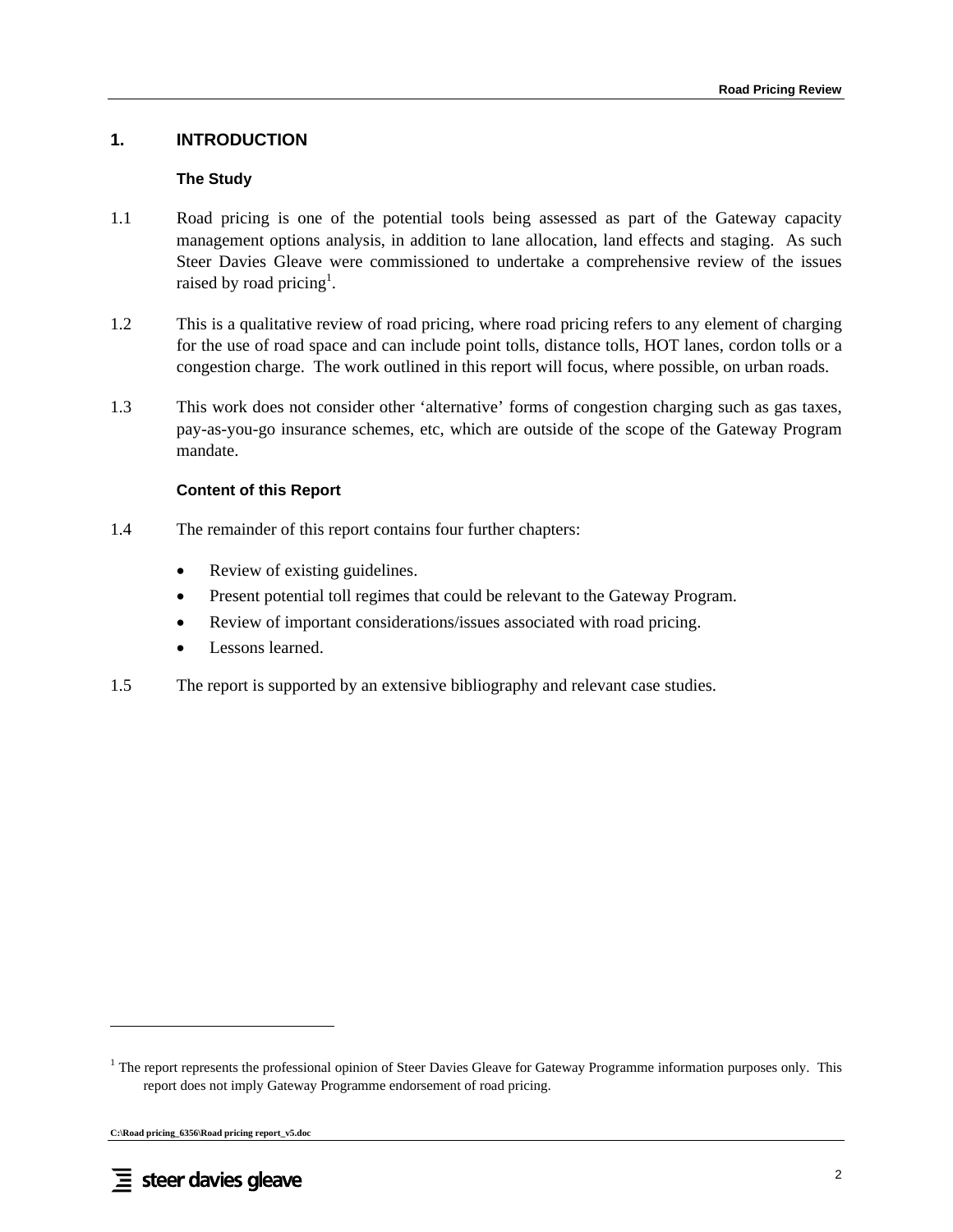# **2. EXISTING GUIDELINES**

#### **British Columbia**

#### *Ministry of Transportation*

- 2.1 As a result of the potential involvement of the private sector in financing new transportation infrastructure, the Ministry of Transportation (MoT) drafted a number of guidelines for the tolling of infrastructure<sup>2</sup> as the most appropriate means for recovering some or all of the costs of a significant investment in new highway infrastructure. These include:
	- 1. Only major projects that result in significant **increases in capacity** will be subject to tolling.
	- 2. Tolls will be implemented only if there are clear, demonstrable **net benefits** for the users of the new or improved facilities.
	- 3. Tolls will be implemented only if a **reasonable untolled alternative** is available.
	- 4. The **levels of tolls and limits** on the amount and frequency of increases will be established in advance.
	- 5. **Public consultation** will occur in all cases where new tolls are considered.
	- 6. The public have the **same rights to access** tolled highways as non-tolled highways.
	- 7. Tolls will be used to **generate revenue** for transportation projects and provide a **return on the investment** of the private-sector partners.
	- 8. The **same maintenance, safety and other standards**, and rules of the road, will apply to tolled highways as non-tolled highways.
	- 9. The **privacy of personal information** used to levy and collect tolls will be protected.
	- 10. A **fair and expeditious process** will be available for resolving tolling disputes.
	- 11. The consequences of failing to pay tolls will be **fair and reasonable**.
- 2.2 Based on those guidelines, the Table 2.1 summarises how Highway 1 and Port Mann would adhere to these guidelines.

<sup>2</sup> BC Ministry of Transportation (2003), **Guidelines for Tolling**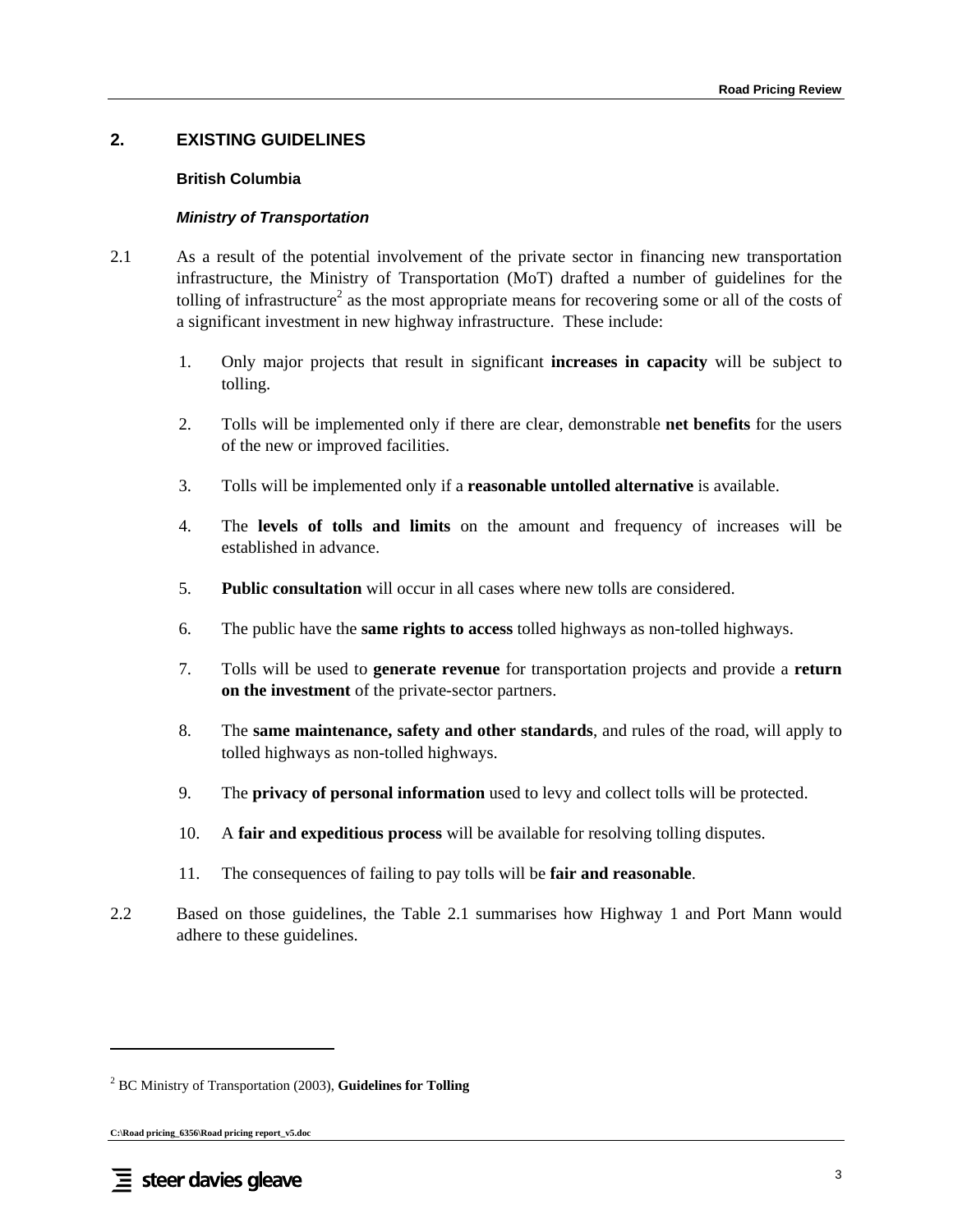| <b>Guideline</b>                                   | Port<br>Mann | <b>Highway 1</b> | <b>Comment</b>                                |
|----------------------------------------------------|--------------|------------------|-----------------------------------------------|
| 1. Increase in capacity                            |              |                  |                                               |
| 2. Net benefits                                    | ✓            |                  | Analysis still to be completed                |
| 3. Untolled alternative                            |              |                  | Definition of reasonable is subjective        |
| 4. Levels of tolls and limits                      |              |                  | Assumed within procurement                    |
| 5. Public consultation                             |              |                  | Tentatively scheduled for Fall/Winter<br>2005 |
| 6. Same rights to access                           |              |                  |                                               |
| 7. Revenue and return on<br>investment             |              | ✓                | Assumed within procurement                    |
| 8. Same maintenance, safety and<br>other standards |              |                  |                                               |
| 9. Privacy of personal information                 | $\checkmark$ |                  |                                               |
| 10. Fair and expeditious process                   |              | ✓                | Assumed within procurement                    |
| 11. Fair and reasonable                            |              |                  | Assumed within procurement                    |

#### **TABLE 2.1 MOT TOLLING GUIDELINE APPLICATION**

#### *TransLink*

- 2.3 The Livable Region Strategic Plan (LRSP) by the GVRD identifies increasing transportation choice as one of its fundamental strategies. The objectives of this strategy are described in detail in Transport 2021 Medium and Long Range Transportation Plans developed by TransLink, which are linked in policy and specific objectives to the LRSP.
- 2.4 TransLink acknowledges that without additional funding, addressing the needs of the transportation system will be difficult. It also recognises that most of this funding will have to come from the region's residents, either in a direct form (taxes and other charges) or through user charges  $\text{(tolls)}^3$ .
- 2.5 Additionally it acknowledges that there are significant implementation challenges. For example, TransLink has identified regional tolls as a powerful tool but lacks the authority to introduce such tolls.

<sup>3</sup> TransLink (2003), **Long Range Transportation Plan: Context Paper**, March 2003, pp. 27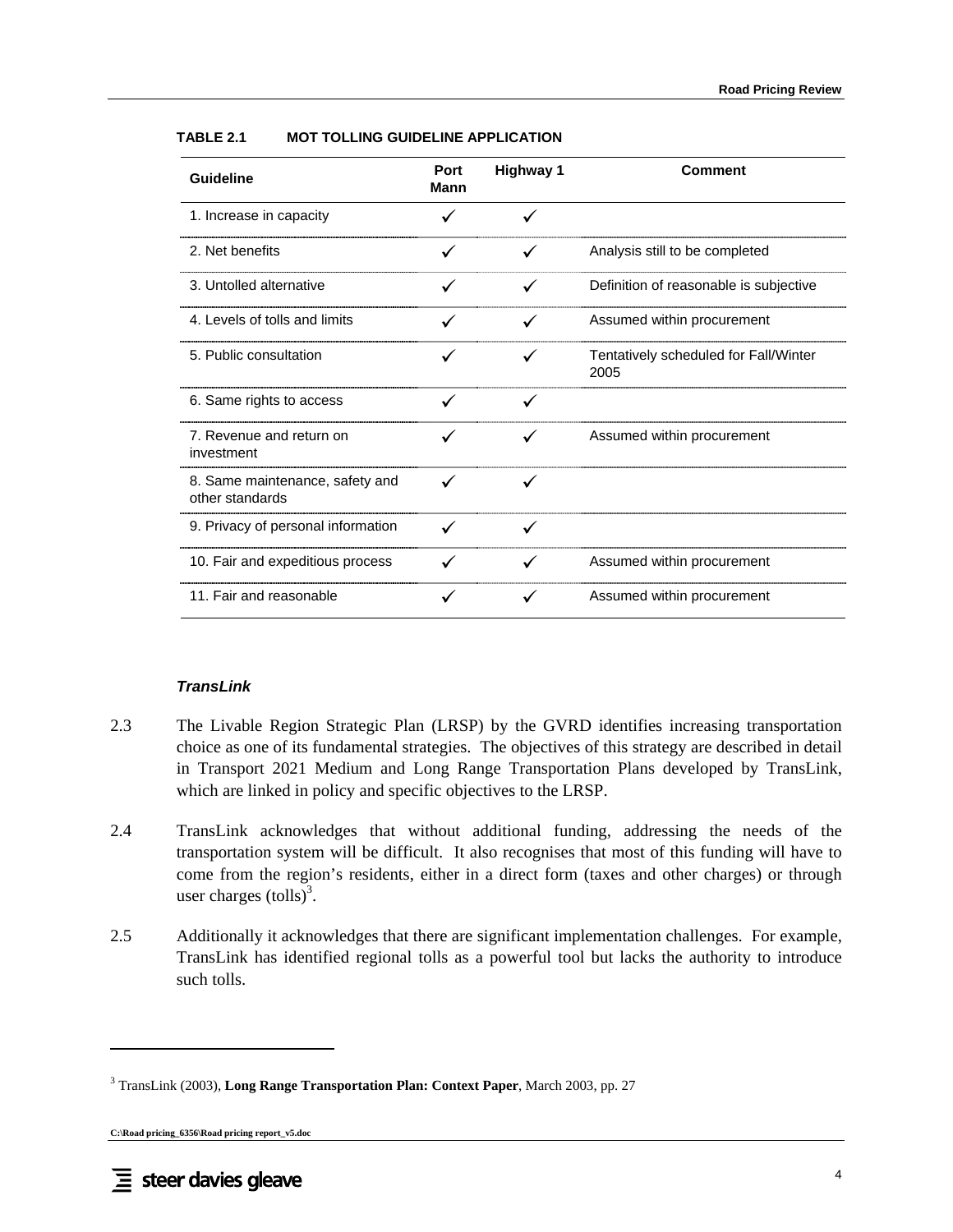- 2.6 However, Golden Ears Bridge is under procurement and the TransLink Board of Directors has approved in principle a bylaw providing a framework governing key aspects of the tolling of the Golden Ears Bridge, including toll rate setting and collection. The actual collection and enforcement of tolls will be effected by TransLink, which will enter into an agreement with a billing organization. TransLink will set the tolls and will retain control of the toll rates throughout the life of the project.
- 2.7 In the short term this is likely to be the main form of road pricing being applied by TransLink. Any form of regional tolling is only likely in the medium to long term.

#### **Rest of Canada**

- 2.8 Canada has been the subject of a number of major federal transport studies. The 1992 Royal Commission on National Passenger Transportation made a number of recommendations<sup>4</sup>:
	- Travellers pay full cost of their trips.
	- Decision making to be assigned to the level of government closest to the people and most able to exercise authority efficiently.
	- All modes to be taxed and regulated equally.
	- Fuel tax revenue to be used for transportation.
	- Weight-distance taxes for trucks.
	- Conventional tolling systems to be considered for new or expanded limited access highways.
	- *Gradual* development of a road pricing framework (author's italics)
- 2.9 The Canada Transportation Act Review of 2001 departed from the 1992 Commission position in recommending that congestion and other road charges should not necessarily be allocated to road investment if expenditures on other transport modes would yield a higher return.
- 2.10 Finally Canada has ratified the Kyoto Protocol and if Canada follows through with its commitment there will be strong impetus to reduce automobile travel by road pricing and/or other means.

**C:\Road pricing\_6356\Road pricing report\_v5.doc** 

<sup>4</sup> Lindsey R. (2003), **Road Pricing Issues and Experiences in the US and Canada**, IMPRINT-EUROPE Fourth Seminar "Implementing Pricing Policies in Transport: Phasing and Packaging", 13-14 May 2003, pp. 16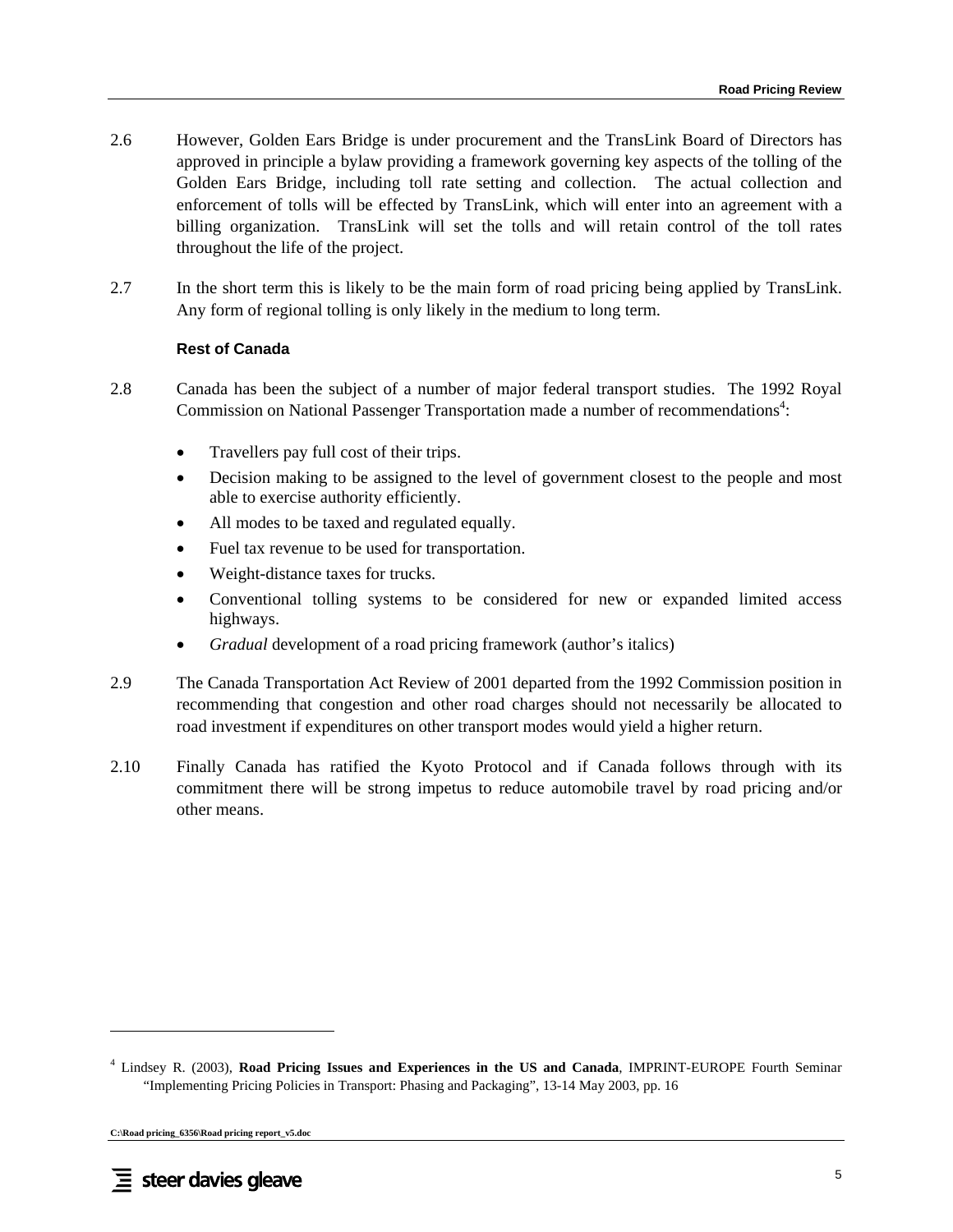# **3. RANGE OF POTENTIAL ROAD PRICING REGIMES**

- 3.1 Road user developments can be categorised in several distinct stages and according to a number of different principles, namely:
	- The corridor approach; a charged stretch of road that provides a means of transport from one location to another, such as a traditional toll road. The main objective is revenue generating to pay for the road.
	- The area scheme; charging for driving in an area with a closely integrated road system. This is applied to urban congestion charging systems. The objectives are to improve traffic conditions and to generate revenues.
	- Regional/national/transnational systems; the charged area extends to a wider road network, rather than an individual zone. The objectives are to regulate the overall distance driven within the network and institute a more advanced charging structure than traditional vehicle and fuel costs.
	- Integration; a future vision in which customers make informed choices at every step of the journey across transport modes. The charges would provide incentives for a traveller to make the most efficient transport choices.
- 3.2 Figure 4.1 summarises each stage based on its overall efficiency of road usage and the complexity and risks associated with each.



### **FIGURE 3.1 ROAD PRICING STAGES**

**Complexity/Risk**

Source: Deloitte Research, 2004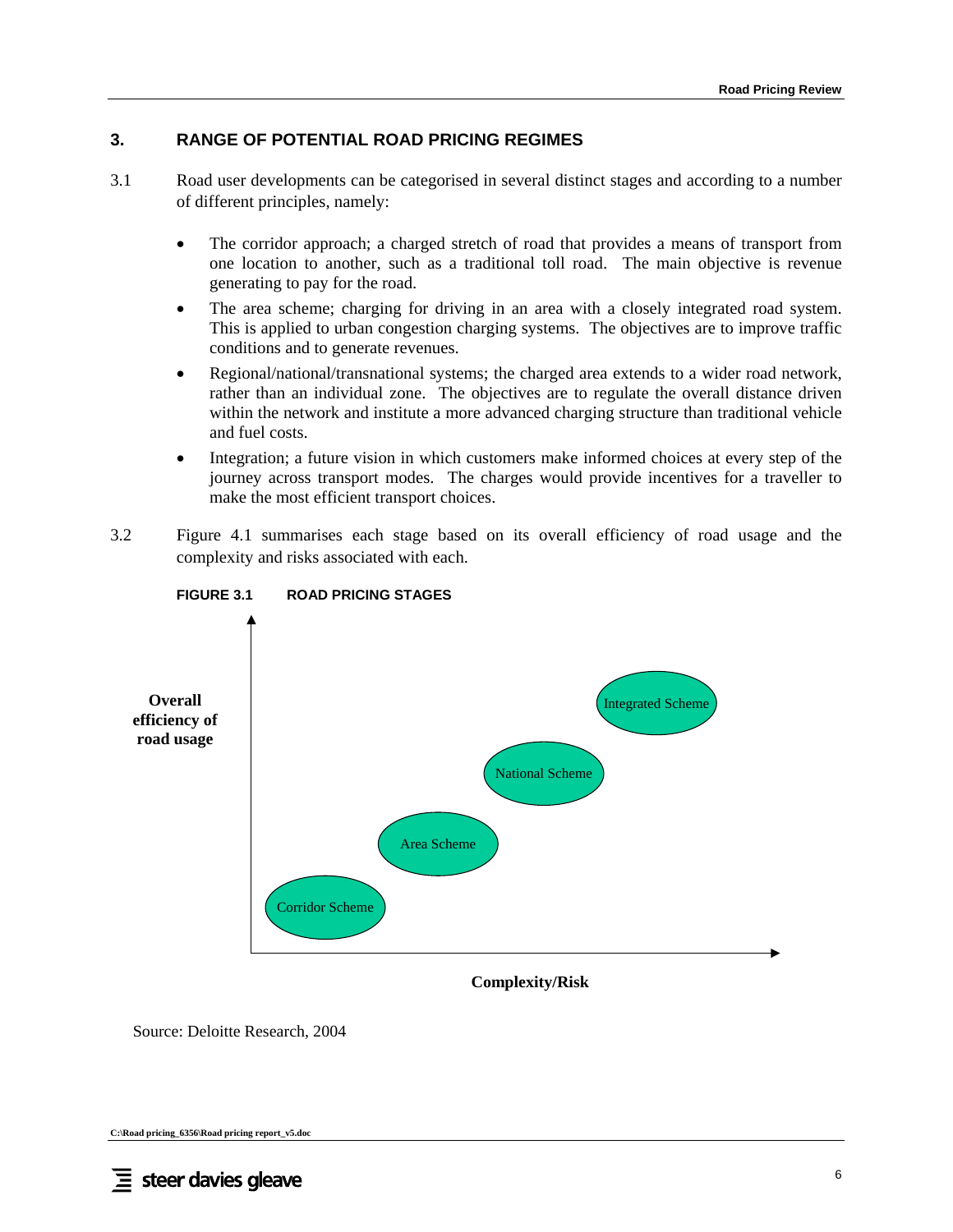3.3 Additionally a number of these stages cover various road pricing regimes. The table below provides examples of each road pricing regime and shows the potential relevance to the Gateway Programme. Where 'Not relevant' they will not be discussed further. Also note that there are numerous toll bridge facilities where tolls have been in place for considerable length of time. However for the purposes of this report we have concentrated on BC tolled facilities or new facilities where road pricing has been applied or where innovative arrangements have been implemented (e.g. HOT lanes).

| <b>Stage</b>      | <b>Toll Regime</b> | <b>Example</b>                             | <b>Relevance to</b><br>Gateway <sup>5</sup> |
|-------------------|--------------------|--------------------------------------------|---------------------------------------------|
| Corridor scheme   | Fixed tolls*       | Coquihalla Highway                         | Medium                                      |
|                   | Variable tolls     | E407 Toronto                               | High                                        |
|                   |                    | Citylink Melbourne                         | High                                        |
|                   |                    | SR91 Southern California                   | High                                        |
|                   | <b>HOT</b> lanes   | I-15 San Diego                             | High                                        |
|                   | Truckways          |                                            | Medium                                      |
| Area scheme       |                    | London congestion charge                   | Low                                         |
|                   |                    | Singapore area scheme                      | Low                                         |
|                   |                    | Norway cordon scheme                       | Low                                         |
| National scheme   | Distance charging  | Swiss and German truck<br>charging schemes | Not relevant                                |
|                   | Pay-as-you-drive   |                                            | Not relevant                                |
| Integrated scheme |                    |                                            | Not relevant                                |

#### **TABLE 3.1 ROAD PRICING REGIMES**

NOTE: \* By 'Fixed tolls' we refer to tolls which may differ by vehicle type but not do not change based on time/congestion levels.

3.4 The table shows which of these will be analysed further in the following sections.

#### **Corridor Scheme**

3.5 Tolls are a common way to fund highway and bridge improvements. Such tolls are a fee-forservice, with revenues dedicated to roadway project costs. They have traditionally been used on highways and bridges where access could easily be controlled.

<sup>&</sup>lt;sup>5</sup> Relevance relates to potential of the different road pricing regimes within the scope of the Gateway Programme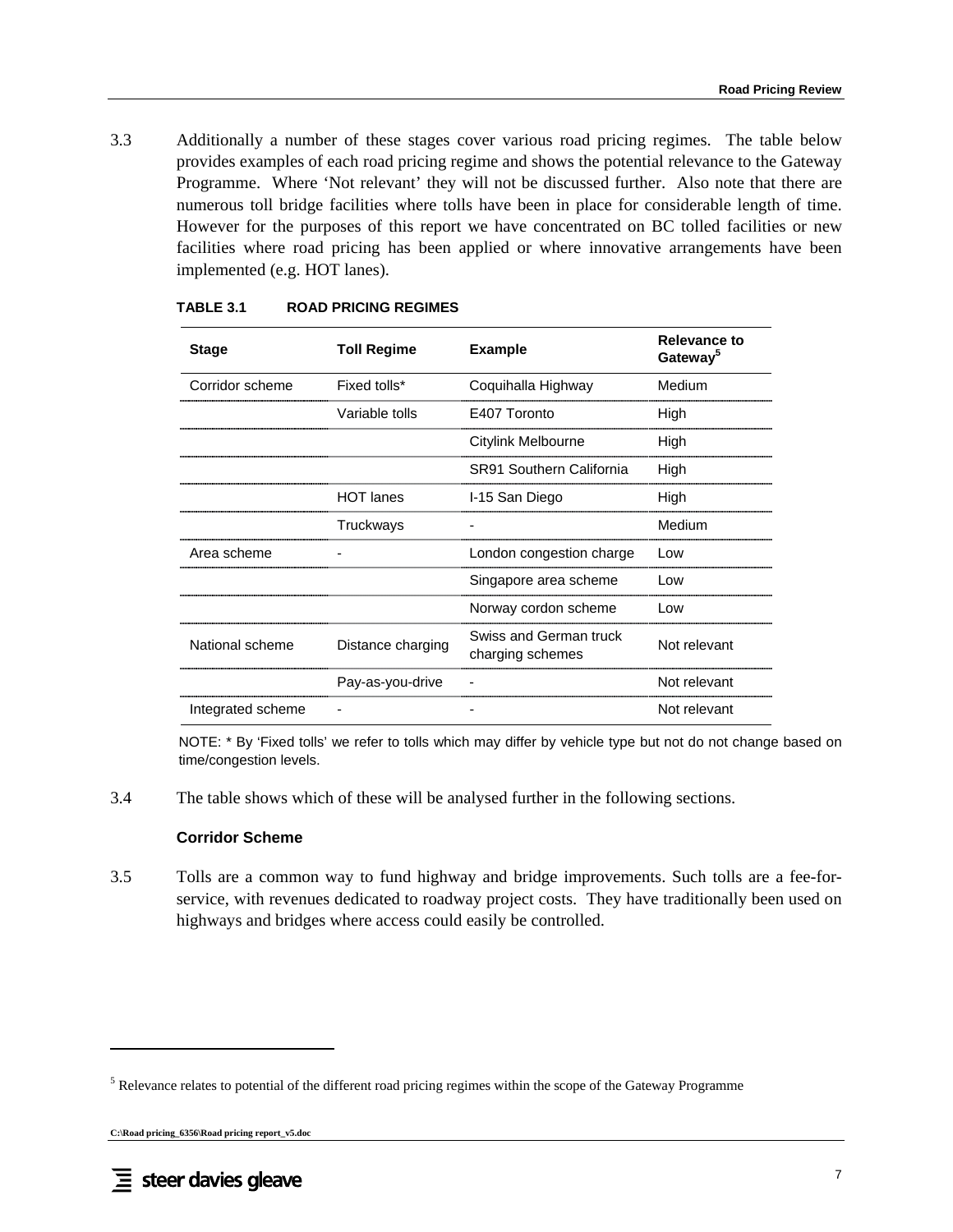### *Fixed Tolls*

- 3.6 This is the first stage and simplest toll regime. It is the approach applied at the Coquihalla Highway (with one-way tolls ranging from \$10 for Class 1 vehicles to \$50 for Class 5) and the Confederation Bridge in Prince Edward Island (car toll of \$39.50). This was the main method until the late 1980s when toll payment systems required vehicles to stop to pay the toll.
- 3.7 However development of technology now means free flow tolling is an option at most toll facilities around the world. Indeed in some existing operations, and new ones under construction, there are no cash collection facilities and they rely completely on free flow tolling (like the proposed Golden Ears Bridge). The main advantage of free flow toll collection systems is that no toll booths are required (with a consequent saving in land required) and they ensure the free flow of traffic with no delays. For this reason 100% free flow toll collection systems are particularly common in urban environments were space is limited and the potential impact of tail backs from toll plazas onto the rest of the highway network is most problematic.
- 3.8 Proposed tolls for the Golden Ears Bridge are shown in the table below. Again, please note that there is no planned time of day tolling.

|                     | <b>Toll Device*</b> | <b>Pre-paid user</b><br>without a toll<br>device | User without a toll<br>device |
|---------------------|---------------------|--------------------------------------------------|-------------------------------|
| Cars                | \$2.50              | \$3.00                                           | \$3.50                        |
| <b>Light Trucks</b> | \$5.00              | \$5.50                                           | \$6.00                        |
| <b>Heavy Trucks</b> | \$7.50              | \$8.00                                           | \$8.50                        |
| Motorcycles         | \$1.25              | \$1.75                                           | ደጋ ጋ5                         |

### **TABLE 3.2 GOLDEN EARS BRIDGE PROPOSED TOLLS (2003 \$)**

NOTE: \* Toll device user required to pay a \$10 security deposit and \$1 monthly leasing charge

3.9 A similar approach is planned for the Tacoma Narrows Bridge where the fixed toll will be \$3 for eastbound traffic (see Box 1).

#### *Variable Tolls*

3.10 Variable road pricing (higher prices under congested conditions and lower prices at less congested times and locations) is intended to reduce peak-period vehicle trips. Tolls can vary based on a fixed schedule, or they can be dynamic, meaning that rates change depending on the level of congestion that exists at a particular time. It can be implemented when road tolls are implemented to raise revenue, or on existing roadways as a demand management strategy to avoid the need to add capacity.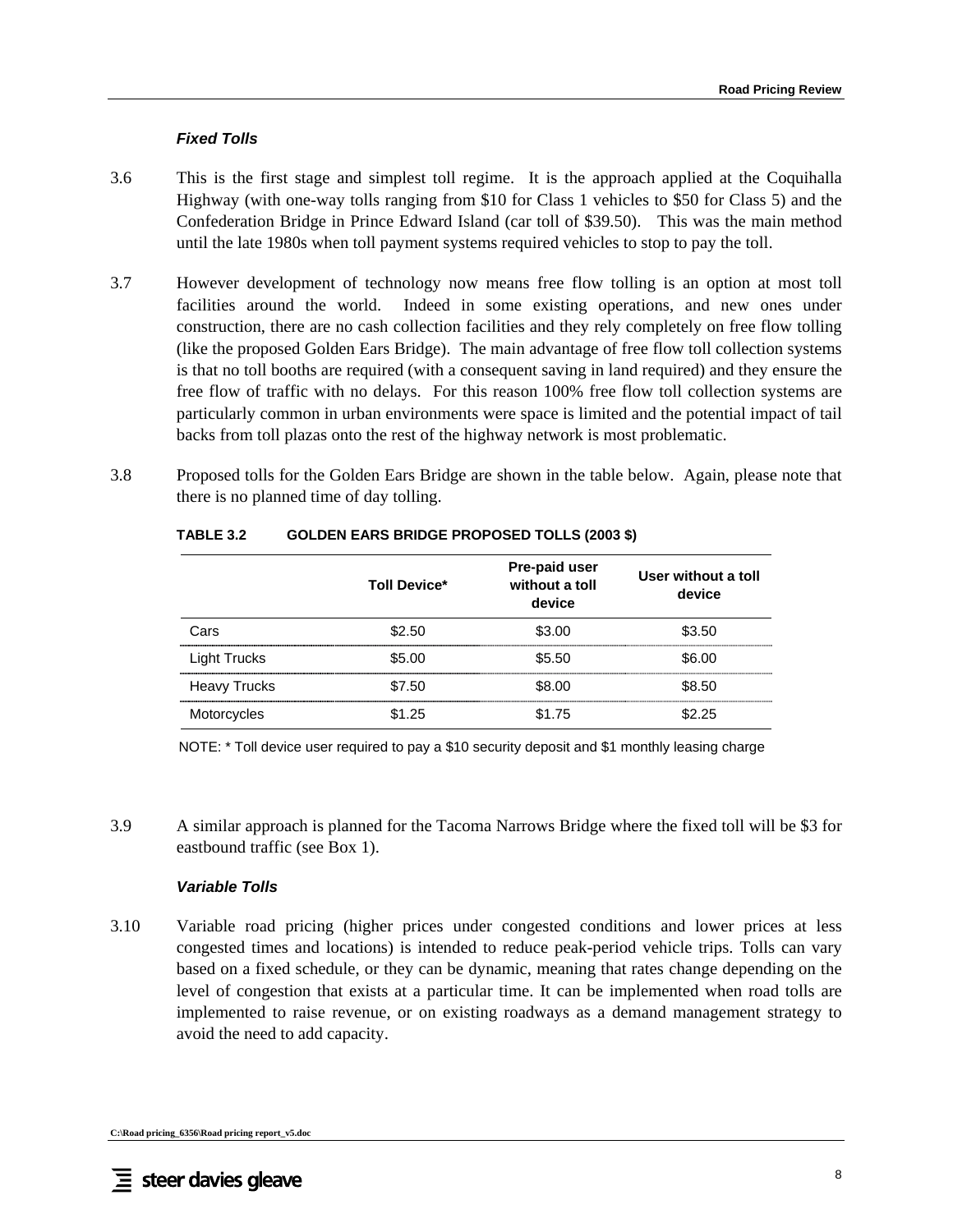- 3.11 Potential complexity has often been a concern prior to implementation of differential pricing and generally attracts criticism in the early stages of implementation, whether warranted or not. However, given good publicity for the changes, and a clear logic to the price structure, these concerns have usually faded after launch<sup>6</sup>.
- 3.12 Table 4.3 summarises the main characteristics of variable toll schemes throughout the world. It is interesting to note that most schemes shown are point toll based (i.e. a fixed charge according to time of day) that are applied to each vehicle type. The one exception is the E407 in Toronto which is distance based. It is also, by far, the longest scheme.
- 3.13 With reference to Highway 1 and the potential for distance based tolls, it is worth considering that people have difficulty estimating distance. Estimates of distance are often derived indirectly from estimates of journey duration – but these are subject to bias and error<sup>7</sup>. Additionally there is some evidence that users overestimate the time savings incurred when using a tolled, free flowing facility to a congested parallel route<sup>8</sup>.
- 3.14 It is worth reinforcing that the main objective of the corridor schemes shown in Table 4.3 is to generate revenues. Thus tolls are set by the operator to raise a desired level of revenue and there is no wider congestion management objective. Even a scheme like SR91 (owned by the state of California but operated by a private company) has a specific remit to provide a certain level of service for the road and this is achieved by a constant adjustment of the tolls, although only with an attention on congestion on the parallel untolled facility.

### *HOT Lanes*

- 3.15 High Occupancy Toll (HOT) lanes are High Occupancy Vehicle (HOV) lanes that also allow access by low occupancy vehicles if drivers pay a toll. Whilst a form of value pricing they are often proposed as a compromise between HOV lanes and Road Pricing. However HOT lanes raise a number of important issues.
- 3.16 Firstly, as feasibility studies are proliferating there is a wide range in the results presented to date. For example Virginia Department of Transportation recently announced a development agreement with the Fluor/Transurban consortium under which their planned addition of four HOT lanes to the Washington Beltway will go forward, supported 100% by the toll revenues generated by the new lanes. By contrast, the feasibility study of a network of HOT lanes for Atlanta (a metro area with similar congestion levels to the DC metro area), concluded that, at best, HOT lane revenues can cover operating and maintenance costs but only the incremental capital costs associated with constructing lanes as HOT rather than HOV (i.e. none of the actual lane construction costs).

```
C:\Road pricing_6356\Road pricing report_v5.doc
```
<sup>6</sup> Leeds University (2004) **Road User Charging – Pricing Structures**, Final Report for the Department for Transport pp. iv

<sup>7</sup> Leeds University (2004) **Ibid** pp. v

<sup>8</sup> Sullivan, E. (2000) **Ibid** pp. xvii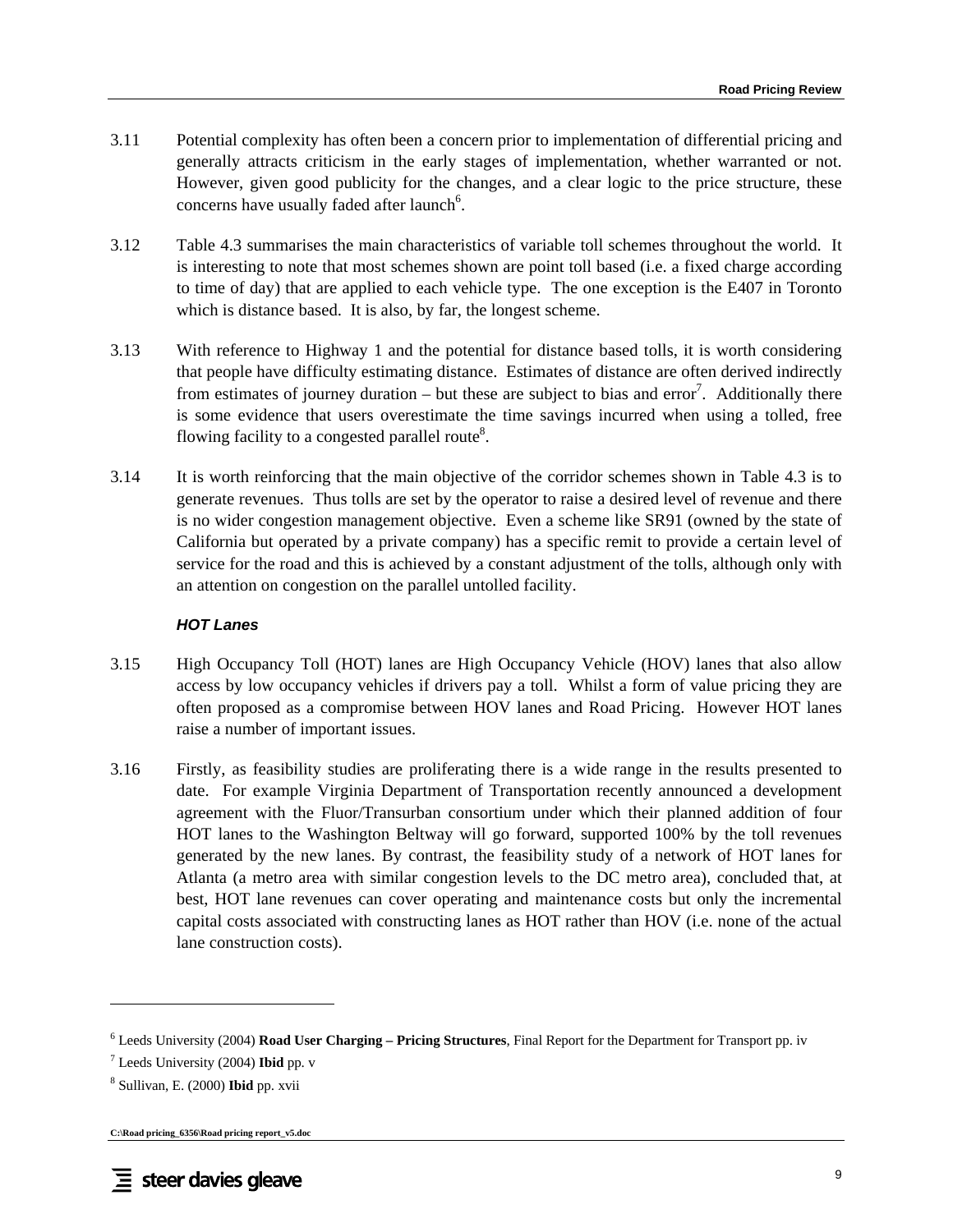| <b>Scheme</b>                                                          | <b>Description</b>                                                                                                                                                                                                             | <b>Tolls</b>                                                                                                                 | <b>Issues</b>                                                                                                                                | <b>Gateway relevance</b>                                                                                                 |
|------------------------------------------------------------------------|--------------------------------------------------------------------------------------------------------------------------------------------------------------------------------------------------------------------------------|------------------------------------------------------------------------------------------------------------------------------|----------------------------------------------------------------------------------------------------------------------------------------------|--------------------------------------------------------------------------------------------------------------------------|
| E407 Toronto<br>http://www.407etr.com/                                 | Population 4.3 million and city<br>covers 100 sq km.<br>Toll road originally 79 km long<br>just north of Toronto with<br>extensions opened in 2001<br>bringing scheme to 108 km.<br>Parallel to E401, untolled<br>alternative. | -Time of day (2 rates)<br>-Vehicle type (2)<br>-Distance based (cars<br>14.95cents/km peak<br>and 14.10cents/km off<br>peak) | Franchise deal<br>criticized by provincial<br>government as little<br>power over tolls.<br>However road carries<br>over 270,000<br>vehs/day. | Relevant. 100% free<br>flow toll collection<br>system on a major<br>urban route.                                         |
| SR91 Southern California<br>http://www.91expresslane<br>s.com/         | 16 km East-West roadway<br>links Riverside County (2.5m<br>population) to Orange and Los<br>Angeles counties. 4 tolled<br>lanes provide alternative to 8<br>untolled lanes.                                                    | -Based on level of<br>service, tolls vary by<br>hour and day of the<br>week (range from<br>\$1.05 to \$7.75)<br>-Point based | See Box 3. Since May<br>2003 HOV+3 travel<br>free except at 'super<br>peak' hours when<br>50% discount.                                      | Relevant. Highly<br>congested commuter<br>route where additional<br>tolled capacity has<br>been introduced.              |
| M6 Toll<br>http://www.m6toll.co.uk/                                    | Opened in December 2003 as<br>Britain's first tolled motorway.<br>Provides a 27 mile strategic<br>route to the NE of Birmingham<br>bypassing the untolled M6.                                                                  | -Time of day (2 rates)<br>-Vehicle type (5)<br>-Point based with<br>reduced rates for<br>intermediate junctions              |                                                                                                                                              | Limited. Strategic<br>route with high<br>proportion of long<br>distance through<br>traffic in semi-rural<br>environment. |
| CityLink Melbourne<br>http://www.transurban.co<br>m.au/                | Population 3.2 million. Toll<br>road is 22 km long, linking<br>three of Melbourne's arterial<br>freeways. Opened in 1999.                                                                                                      | -Vehicle type (3)<br>-Intersection based<br>with toll caps and 24<br>hour and weekend<br>passes                              |                                                                                                                                              | Relevant. Improved<br>connectivity and<br>travel times<br>throughout Melbourne<br>metro area.                            |
| Port Authority of New<br>York and New Jersey<br>http://www.panynj.gov/ | Network of bridges and tunnels<br>between New York City and<br>New Jersey. Variable pricing<br>introduced in 2001 to<br>encourage switch to electronic<br>tolling (EZ Pass).                                                   | -Time of day (2 rates)<br>-Vehicle type (11)<br>-Point based with<br>discount for EZ Pass<br>users                           | September 11 <sup>th</sup><br>meant traffic patterns<br>severely disrupted.<br>Conflicting views on<br>effectiveness.                        | Limited. Tunnels and<br>bridges form cordon<br>rather than corridor.                                                     |

#### **TABLE 3.3 SUMMARY OF VARIABLE TOLL SCHEMES**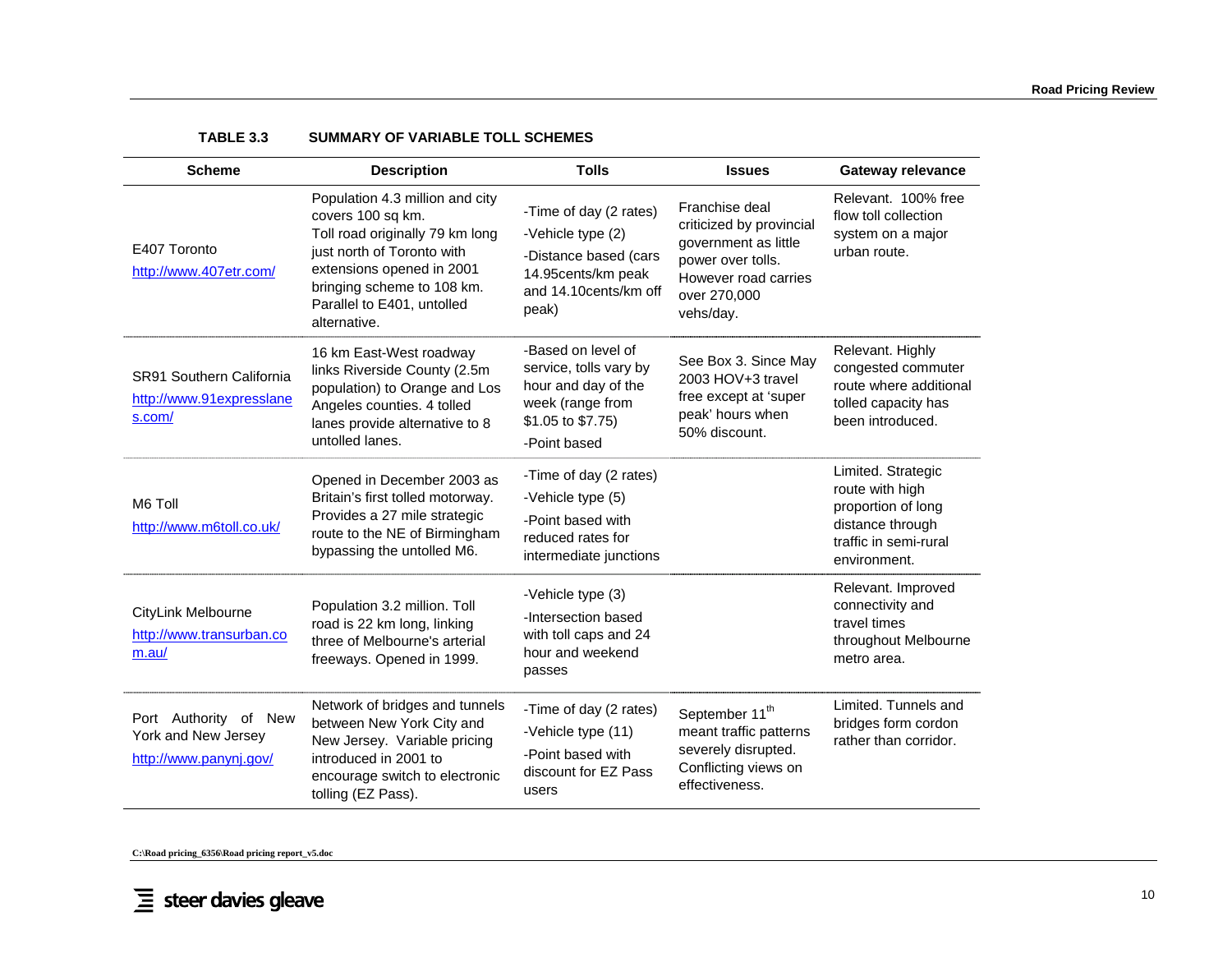- 3.17 The other contrast is between Denver and Minneapolis/St. Paul. The feasibility study of a network of express toll lanes in Denver concluded that toll revenues could cover at least 50-60% of the capital costs of a \$4.8 billion system. But the study of a \$3.5 billion network of (mostly) express toll lanes in the Twin Cities found that toll revenues could cover an average of 22% of capital costs. Again, this for two areas with similar levels of congestion<sup>9</sup>.
- 3.18 Finally, 'real' evidence from San Diego shows that extra revenue can also be generated for alternative measures (see Box 1).
- 3.19 Secondly, they offer more flexibility in how to manage demand on HOV lanes. An example is the HOV network in Houston (Texas) where requirements to use the HOV lanes are 2 occupants per vehicle. However for certain highways (US290 Northwest Freeway in the AM peak and Katy Freeway in the AM and PM peaks) the QuickRide program increases the HOV lane requirement to 3 occupants per vehicle whilst vehicles with 2 occupants can use the HOV lane for a flat payment of \$2 each trip<sup>10</sup>. By allowing HOV-2 vehicles to buy-in to the HOV-3+ lane, QuickRide provided a way to utilize the excess capacity during peak periods without degrading the quality of the lanes.

#### **BOX 1: I-15 SAN DIEGO**

I-15 is a 13 km long six-lane freeway with 2 lane reversible HOT lanes.

The project was meant to address 2 concerns; motorists' complaints about 'empty' HOV lanes alongside congested lanes and the need for funding of long distance express bus service (without the need for further taxes).

The HOT lanes cater to 3,000 to 4,000 toll payers a day, each of whom pay a fee that ranges up to \$4 based on real time traffic conditions (maximum toll of \$8 if severe congestion) and to 10,000 or so car poolers who still travel free. Whilst the express bus route was established to carry commuters from the suburbs to the city, the take-up was very disappointing. The bus service however did prove a success in the opposite direction ("reverse commuting"), with many of the less well-off inhabitants in the city centre using the service to commute to jobs in the more affluent suburbs.

- 3.20 This achieves a number of goals. It increases the overall person throughput in the corridor while increasing travel speeds on mixed flow lanes by diverting traffic to the HOT lane, thus managing demand without adverse operating impacts on either HOT or mixed purpose flow lanes.
- 3.21 Thirdly, is the concern regarding the declining usage of HOV lanes ('empty lane syndrome'). Evidence for the Lower Mainland shows the vehicle occupancy rate in the HOV lanes on Highway 1 has decreased between 1999 and 2004 in every direction, time period and location surveyed.

<sup>9</sup> Poole, R. (2005) **How Much Can Tolls Pay For?** Surface Transportation Innovations, Reason Foundation, Issue No. 23 10 www.quickride.org

**C:\Road pricing\_6356\Road pricing report\_v5.doc**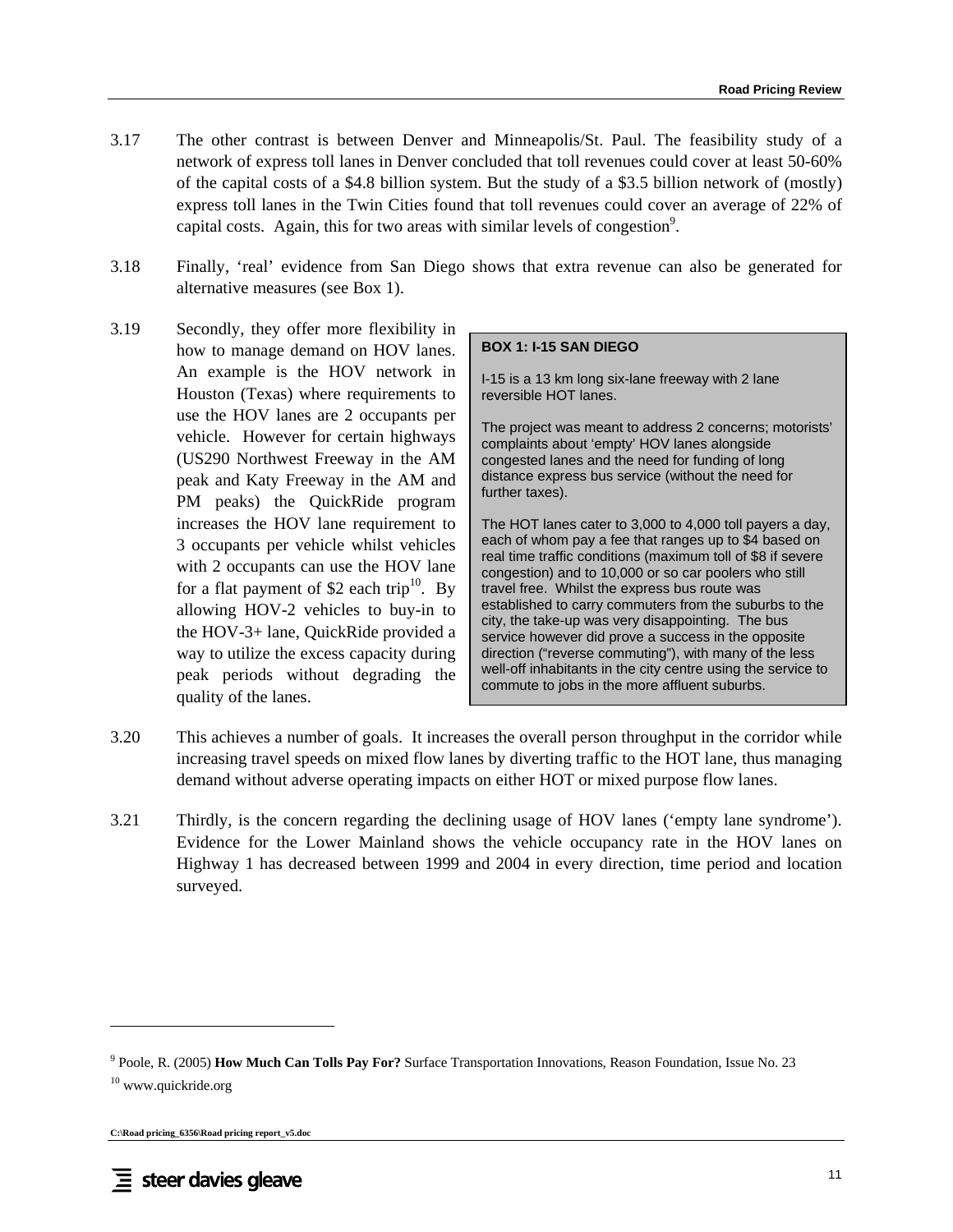- 3.22 Whilst this decline could be explained by increases in non-compliance rates on the HOV lanes (up to 21% of HOV lane users AM Eastbound between King Edward and Cape Horn are  $SOV$ <sup>11</sup> the declining use of HOV lanes is reinforced by latest results from the Greater Vancouver trip diary surveys showing auto driver mode share increasing from 54.9% in 1994 to 59.4% in 2004 while auto passenger mode share decreased from 21.7% in 1994 to 17.4% in 2004. This was despite the introduction of HOV lanes on Highway 1 in  $1996^{12}$ .
- 3.23 In the US 2003 data from the Census Bureau's American Community Survey shows that carpooling has continued to decline, reaching a new low of 10.4% in 2003, down from 11.2% in 2000. Additionally there are concerns on who is actually doing the car-pooling, with Alan Pisarski raising the issue of "fam-pooling"—i.e. family members who would be travelling together anyway taking advantage of the HOV lanes, with some studies suggesting up to 83% of carpools could be classified as fam-pools<sup>13</sup>. Whilst there are exceptions e.g. HOV corridors in Houston, the Washington DC suburbs and Los Angeles which are heavily used by buses, thus fulfilling the original intent of getting more people to use fewer vehicles to get to work, it now appears that most of America 's HOV-2 lanes serve mostly fam-pools $^{14}$ .
- 3.24 There is no doubt that HOT lanes are gaining in acceptance in the US and that this appears the way forward for numerous transportation agencies in the US. Further to the schemes described above Interstate 394 HOT lanes in Minneapolis have recently started operation (May 2005) and 6.6 miles of HOT lanes in I-25 in Denver are expected to open in late 2005. Schemes are increasing in sophistication as schemes to date have only one entry and one exit whilst, for example, Minneapolis has mid point access points.

### *Truckways*

- 3.25 These have been proposed in the US as long distance, inter-city toll truck lanes that would be added to existing interstate highways. The truckways would be separated from regular traffic by continuous concrete barriers. The truck lanes would have their own entrance and exit ramps - to avoid mixing heavy truck traffic with car traffic in the regular lanes. They are seen as a way to separate car traffic from trucks, thus reducing the number of car-truck accidents and improving productivity of the road freight industry.
- 3.26 Virginia is considering a Public Private Transportation Act proposal by a private consortium to build a 4-lane truck tollway in the median of I-81. The Interstate would be a minimum of 8 lanes throughout Virginia, and up to 12 lanes wide in some metropolitan areas.

<sup>11</sup> CTS (2004) **Highway 1 Vehicle Occupancy Surveys** pp. 11

<sup>12</sup> BC Ministry of Transportation and TransLink (2005) **2004 Trip Diary Survey**

<sup>&</sup>lt;sup>13</sup> McGuckin, N. and Srinivasan, N. (2005) **The Journey-to-Work in the Context of Daily Travel**, TRB Conference on Census Data for Transportation Planning, Table 12

<sup>&</sup>lt;sup>14</sup> Poole R. (2005) **The Continued Decline of Car-Pooling** Surface Transportation Innovations, Reason Foundation, Issue No. 23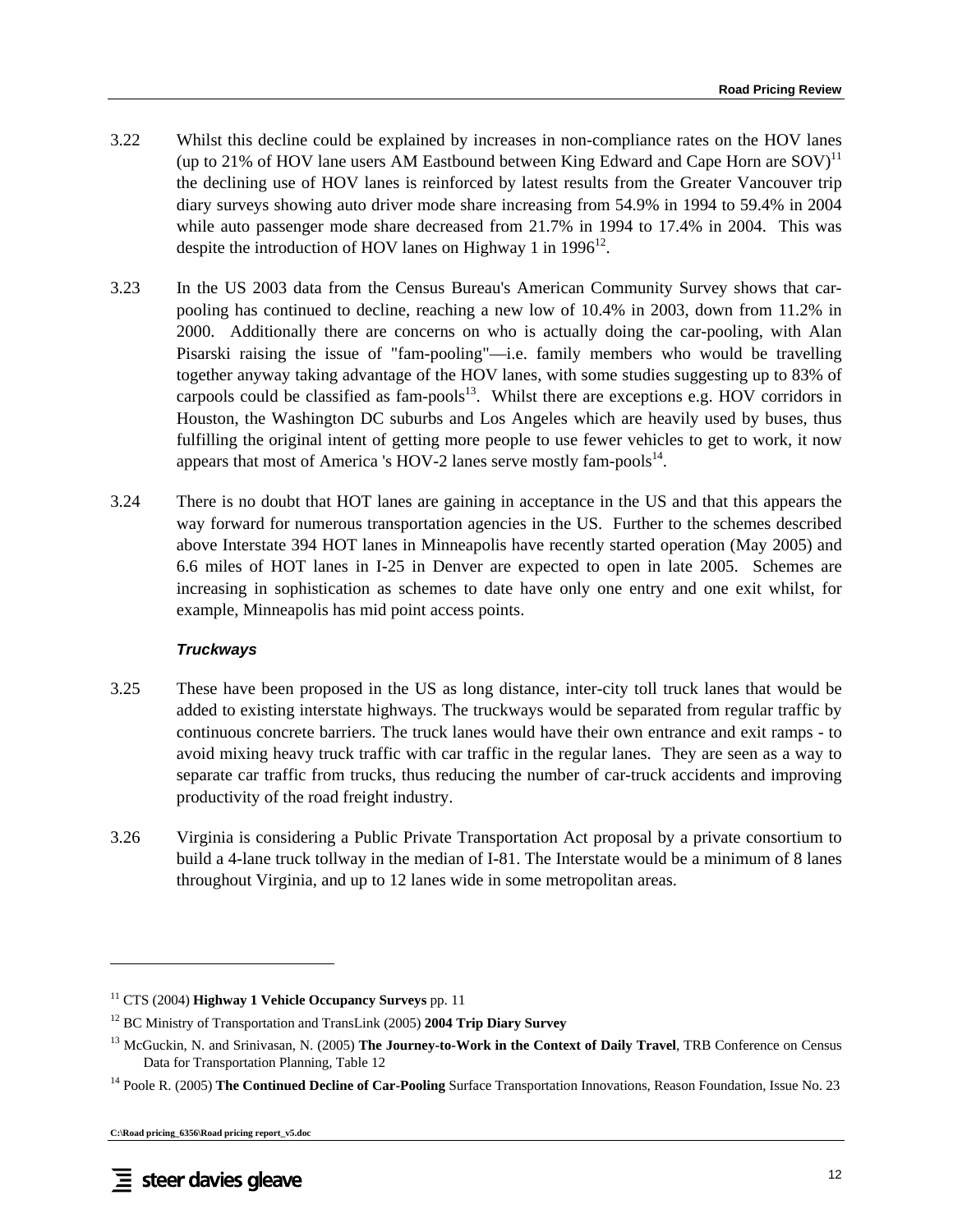- 3.27 However caution is advised with regards to truck's reaction to road tolls. The Camino-Colombia Toll Road near Laredo, Texas is a 22 miles long link between I35 and the Mexican border. Whilst not a truckway, it opened in 2000 hoping to attract significant truck traffic at \$16 toll for 18 wheelers (and \$3 for cars). The project proved a dismal financial failure<sup>15</sup>.
- 3.28 Another example is the Port Authority of New York and New Jersey trying to incentivise truck drivers to cross onto Manhattan during the night by halving the toll rate for trucks to US\$20, but this has had little effect<sup>16</sup>.
- 3.29 The proposed approach for the Dublin Port Tunnel in Ireland has been different. Dublin is virtually unique in Europe in having the country's premier port located in the heart of the city and all trucks must travel through the city. The proposed Dublin Port Tunnel will provide a 5.6 km link (4.5 km in a tunnel) from the port to the main highways when it opens in late 2005. However to encourage its use by trucks it will be untolled, whilst cars will be tolled 5 Euros (just over \$7 in 2001 prices) to ensure they are discouraged from using the tunnel to ensure the new link does not become a new car commuter route into the city centre $17$ .

#### **Area Scheme**

- 3.30 Cordon tolls are fees paid by motorists to drive in a particular area, usually a city center. Some cordon tolls only apply during peak periods, such as weekdays. This can be done by simply requiring vehicles driven within the area to display a pass, or by tolling at each entrance to the area.
- 3.31 Their main purpose is to reduce congestion, improve mobility and address the external costs, such as the perceived cost of congestion, pollution and noise that the road user imposes on others. It is generally accepted that establishing trust is the prerequisite for these schemes to succeed, as the value of the benefits are realized long term. The scheme therefore needs to create the wide held belief that the overall benefits in the future outweigh the costs that have to be paid in the present.
- 3.32 Interestingly the Norwegian cordon schemes introduced in the 1980s/early 1990s resulted in significant reductions in traffic levels in each case, but congestion management was not the aim. The toll rings were introduced in the teeth of fierce opposition with the specific aim of raising revenue for transport infrastructure investment and congestion reduction was merely a welcome side effect.
- 3.33 The main examples of the schemes are summarized in the table below.

l

<sup>15</sup> Samuel, P. (2005) **Ibid** pp. 5

<sup>16</sup> Local Transport Today (2005) **Ibid** pp. 17

<sup>17</sup> www.nra.ie/News/PressReleases/2004/htmltext,764,en.html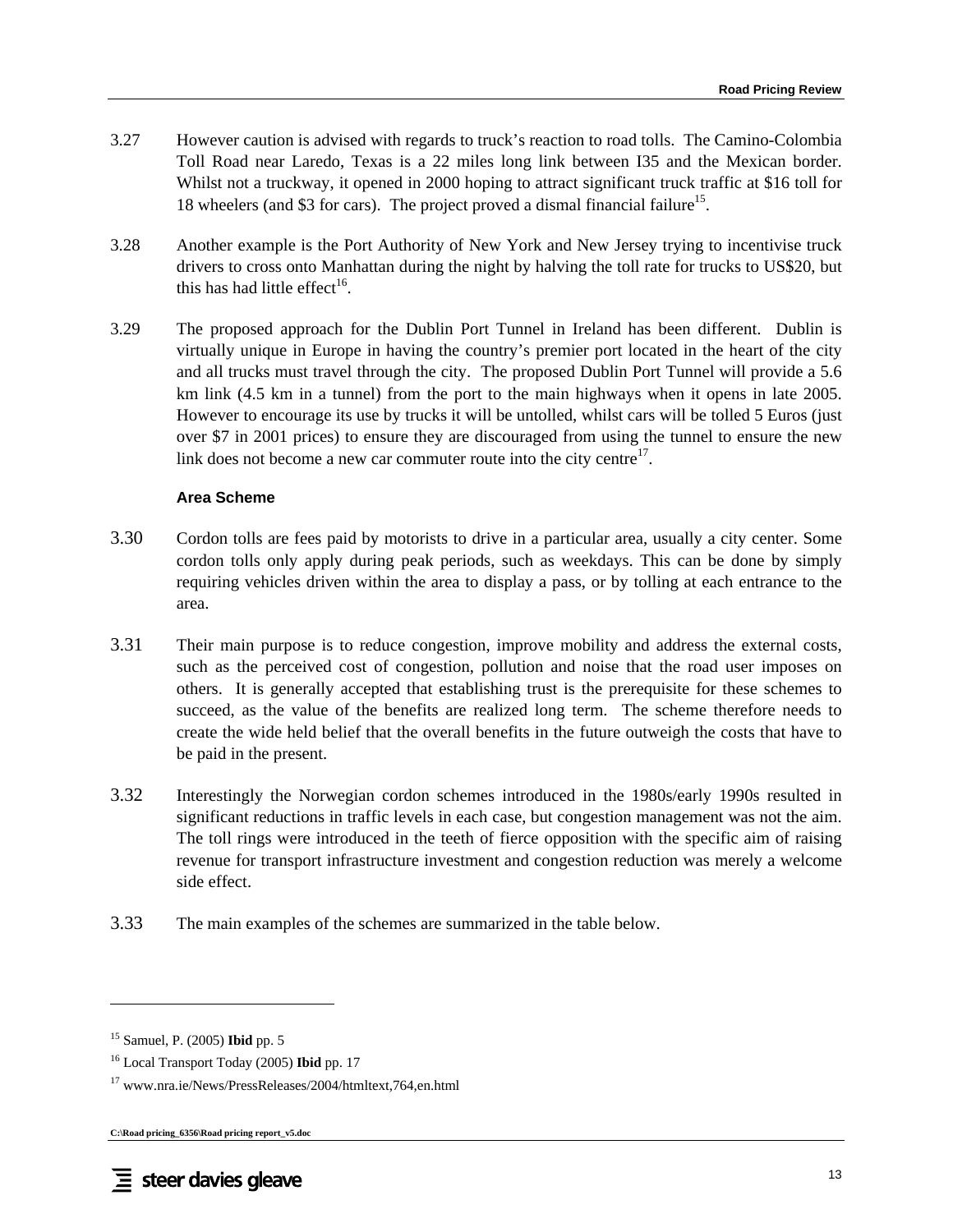| <b>Scheme</b>            | Effect on average speed                                                                                          | <b>Effect on traffic demand</b>                                                                                           | <b>Effect on transit</b>                                                                                                |
|--------------------------|------------------------------------------------------------------------------------------------------------------|---------------------------------------------------------------------------------------------------------------------------|-------------------------------------------------------------------------------------------------------------------------|
| Singapore Area Scheme    | Charging adjusted to<br>target speed of 35-65kph<br>for expressways and 20-<br>30kph for arterial roads.         | Transfer from manual to<br>electronic system resulted<br>in 15% traffic reduction.<br>Only slight increase since<br>then. | 65% of commuters use<br>transit, up from 46%.                                                                           |
| Oslo Cordon Scheme       | Information not available                                                                                        | Immediate reduction in<br>traffic of 5%. Reduction in<br>the centre of Oslo 20%.                                          | 20% of revenue<br>earmarked to public<br>transport. This has been<br>used to finance metro and<br>expanded bus network. |
| London Congestion Charge | Traffic speeds increased<br>by 37% and journey time<br>on round trip to and from<br>the zone has dropped<br>13%. | Number of vehicles driving<br>within the zone has fallen<br>$16%$ .                                                       | Increased bus reliability<br>and shorter journey times<br>helping commuters and<br>improving bus efficiency.            |

#### **TABLE 3.4 AREA SCHEMES**

- 3.34 It is worth remembering that these schemes cover relatively small areas of city centers with high traffic densities and a good provision of transit alternatives. That is the reason why pursued by a number of European cities following the success of the London scheme whilst in the US only Boston and San Francisco are considering.
- 3.35 The Fraser River provides natural barriers and bridges to make clear charging cordons. However considering the above, it is difficult to view its appropriateness to Port Mann and/or Highway 1. Indeed the Burrard peninsula is probably the only potential candidate for cordon tolling in BC.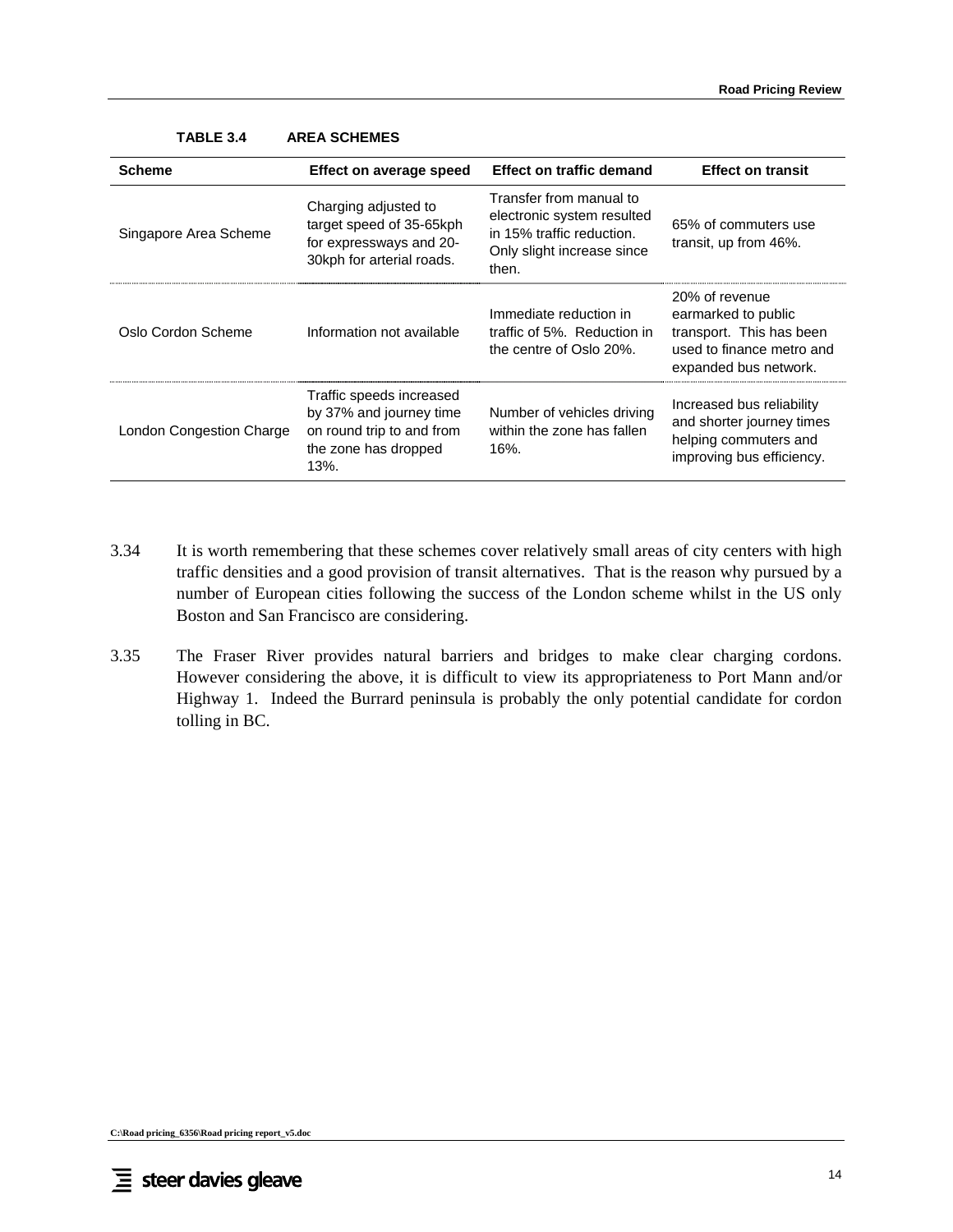# **4. ROAD PRICING ISSUES**

#### **Objectives**

- 4.1 Traffic congestion leads to lost productivity caused by delays and uncertain travel times. Whilst there is no "standard" method to measure congestion and its costs, it is increasing throughout BC and, in particular, the Lower Mainland. Transport 2021 estimated the cost of truck congestion in the Lower Mainland to be \$110 million annually as of 1993 whilst in 1999 the BC Trucking Association estimated the costs to the trucking industry alone at \$500 million annually. More recent work using the regional transportation model puts the estimate between \$750 million and \$1.5 billion $^{18}$ .
- 4.2 While economic costs are considerable, the environmental benefits should not be understated, particularly in the view of policy makers. The results of a major survey of 47 municipalities in 15 European countries on congested road user charging are summarised in figure below<sup>19</sup>.



#### **FIGURE 4.1 REASONS FOR INTEREST IN ROAD PRICING**

SOURCE: Deloitte Research (2004)

l

<sup>18</sup> TransLink (2003), **Ibid,** pp 22

<sup>19</sup> Deloitte Research (2004), **Combating Gridlock**, Fig. 5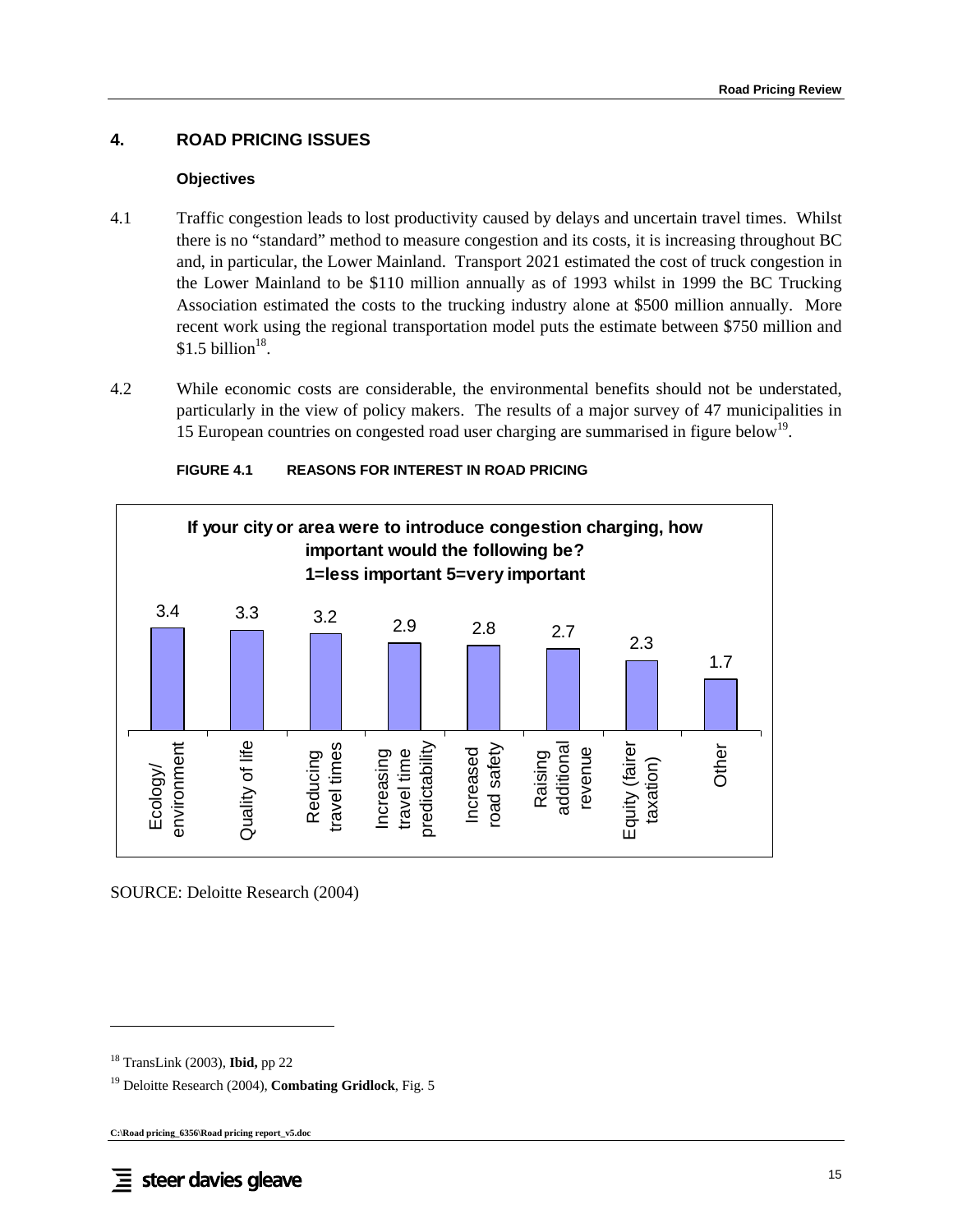- 4.3 It is generally acknowledged that road pricing has two objectives, revenue generation and congestion management<sup>20</sup> where the congestion management objective is generally part of a transport demand management (TDM) strategy. In fact this is a specific policy area of TransLink's Transport 2021 strategy which says:
	- "The Province should apply road pricing/tolls with the long run purpose of shaping travel demand in addition to obtaining revenues. The Province should not remove tolls unless it is clear that the external costs the automobile have otherwise been accounted for and are recognised by the user."
- 4.4 This contradicts the Ministry of Transportation's tolling guidelines where revenue generation is the only objective explicitly mentioned (see paragraph 2.1.7). This is particularly important as the public perception of road pricing improves considerably when viewed as part of an overall transport strategy rather than a revenue generating project alone. This is expanded in the following sections where the concerns of road pricing are covered.

#### **Concerns**

4.5 Whilst there will be differences between the concerns caused by a tolled stretch of road (where there are alternatives) and a cordon (where all traffic crossing cordon is liable to a charge), we have grouped these concerns as common to most road pricing schemes even though some of these effects will be greater in some cases.

### *Public Response*

*Concern: The public see road pricing as another tax collecting measure and it is inherently unpopular.* 

- 4.6 Even when the funds are reserved to transport measures e.g. to improve transit, people fear that they will become part of overall tax burden. This is also articulated as the view that road pricing revenues are seen as a blank cheque to the transport authority or as a case of double taxation, since motorists pay road user fees such as fuel taxes and vehicle registration fees.
- 4.7 However, existing road user charges in North America are insufficient to cover total roadway  $costs<sup>21</sup>$ . Direct user fees are generally the most equitable way to fund improvements because they can represent the actual cost of providing capacity on a particular stretch of roadway, and so avoid cross-subsidies from motorists who do not drive under such conditions.

<sup>20</sup> vtpi (2005), **Congestion Pricing, Value Pricing, Toll Roads and HOT Lanes**, TDM Encyclopaedia, Victoria Transport Policy Institute (www.vtpi.org)

<sup>21</sup> Federal Highway Administration (1997), **Federal Highway Cost Allocation Study,** US Department of Transportation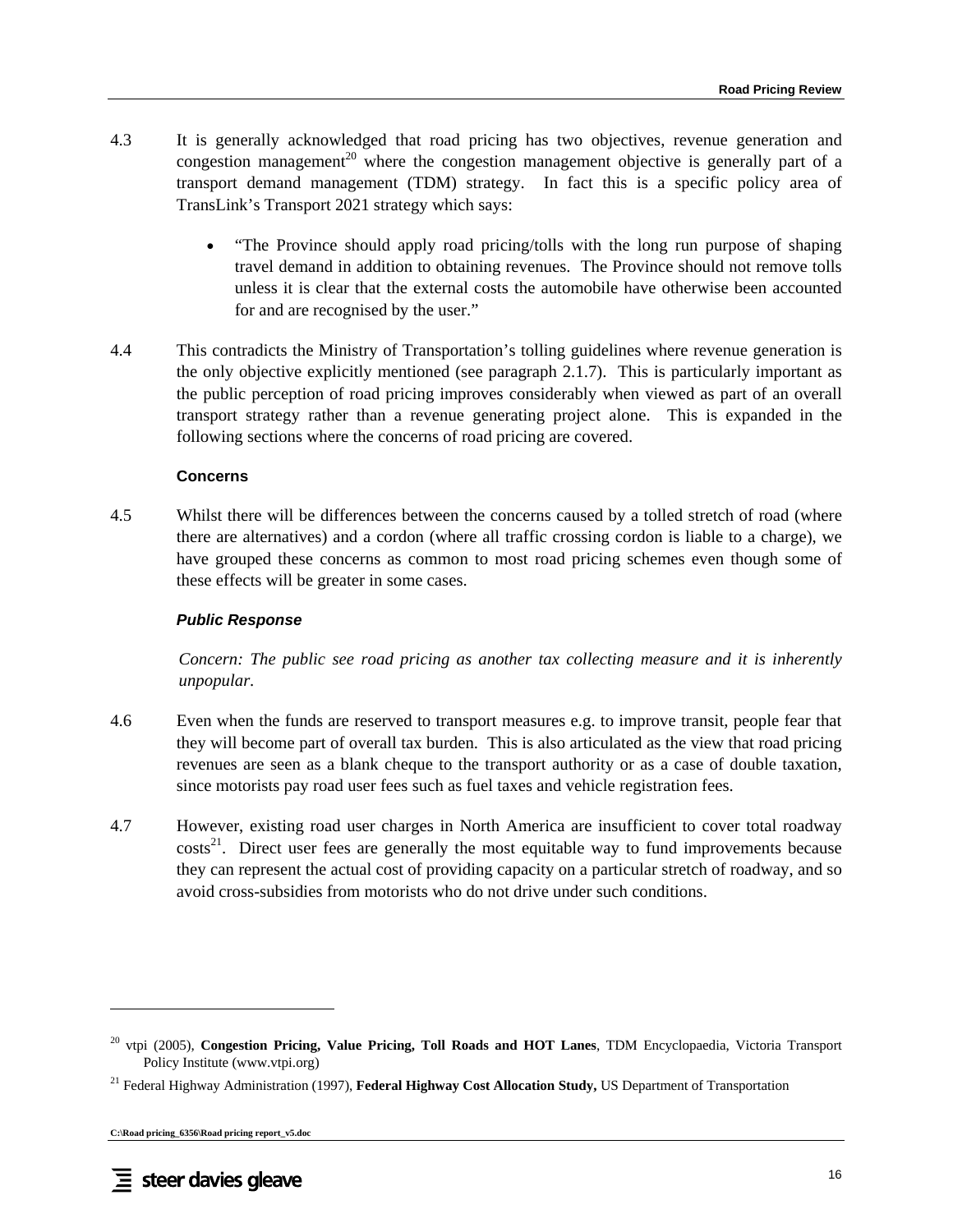- 4.8 Moreover the most persistent finding across a range of national cultures is that the acceptability of road pricing improves significantly when the revenues are hypothecated (or 'reserved') to the development of transport generally<sup>22</sup>.
- 4.9 This is confirmed by work done by Jones arguing that the road pricing can attain objectives required (congestion management and revenue generation) but it must be part of a package of complementary transport and land use measures $^{23}$ .
- 4.10 Nonetheless there usually is scepticism before any road pricing scheme is implemented. In Stockholm public is split roughly 50:50 on the subject of congestion charging (with referendum due in 2006 following trial period)<sup>24</sup>.
- 4.11 Whilst in Edinburgh the public rejected road pricing comprehensively in February 2005.

#### **BOX 2: TACOMA NARROWS BRIDGE**

Congestion is a problem on the State Route 16 corridor. Daily traffic flows of 90,000 vehicles use the bridge today and use is estimated to increase to 120,000 by 2020.

To remedy this a new suspension bridge is being built parallel to the existing bridge, providing two general purpose and a HOV lane for eastbound traffic. The existing bridge will be reconfigured to provide two general purpose and a HOV lane for westbound traffic only. When the expanded bridge opens in 2007 there will be a \$3 toll for eastbound traffic (one way toll possible as there are no feasible alternatives).

However the introduction of the toll required a referendum as the present bridge is untolled. This was passed in 1998 where residents faced the question:

*Should the Tacoma Narrows Bridge be modified and a new parallel bridge constructed, financed by tolls on bridge traffic and operated as a public-private partnership?* 

Source: www.wsdot.wa.gov/projects/sr16narrowsbridge/

- 4.12 However these are cordon congestion pricing schemes and there are examples of referendums won, such as the Tacoma Narrows Bridge (see Box 2) and in the Confederation Bridge's referendum in 1993 almost 60% voted in favour of a tolled fixed link.
- 4.13 Moreover experience from schemes on the ground show shift in perceptions once the scheme is implemented, as detailed below.
	- In Trondheim (Norway) 72% of people opposed road pricing in 1991. By 1996 this had reduced to 36%.
	- In London 50% support/tend to support congestion charging versus 30% who oppose/tend to oppose it.
	- As part of SR91 (California) surveys, 50-75% of respondents approved on toll facilities across most commute groups.

<sup>22</sup> Lyons, G., Dudley G., Slater E. and Parkhurst G. (2004) **Evidence-Based Review - Attitudes to Road Pricing**, Centre for Transport & Society, UWE

<sup>23</sup> Jones, P.M. (1998) **Urban road pricing: public acceptability and barriers to implementation**. In K.J. Button y E.T. Verhoef (eds), *Road Pricing, Traffic Congestion and the Environment*, Edward Elgar, Cheltenham, pp. 263-284

<sup>24</sup> Local Transport Today (2005) **Road User Charging** Spring 2005, pp 6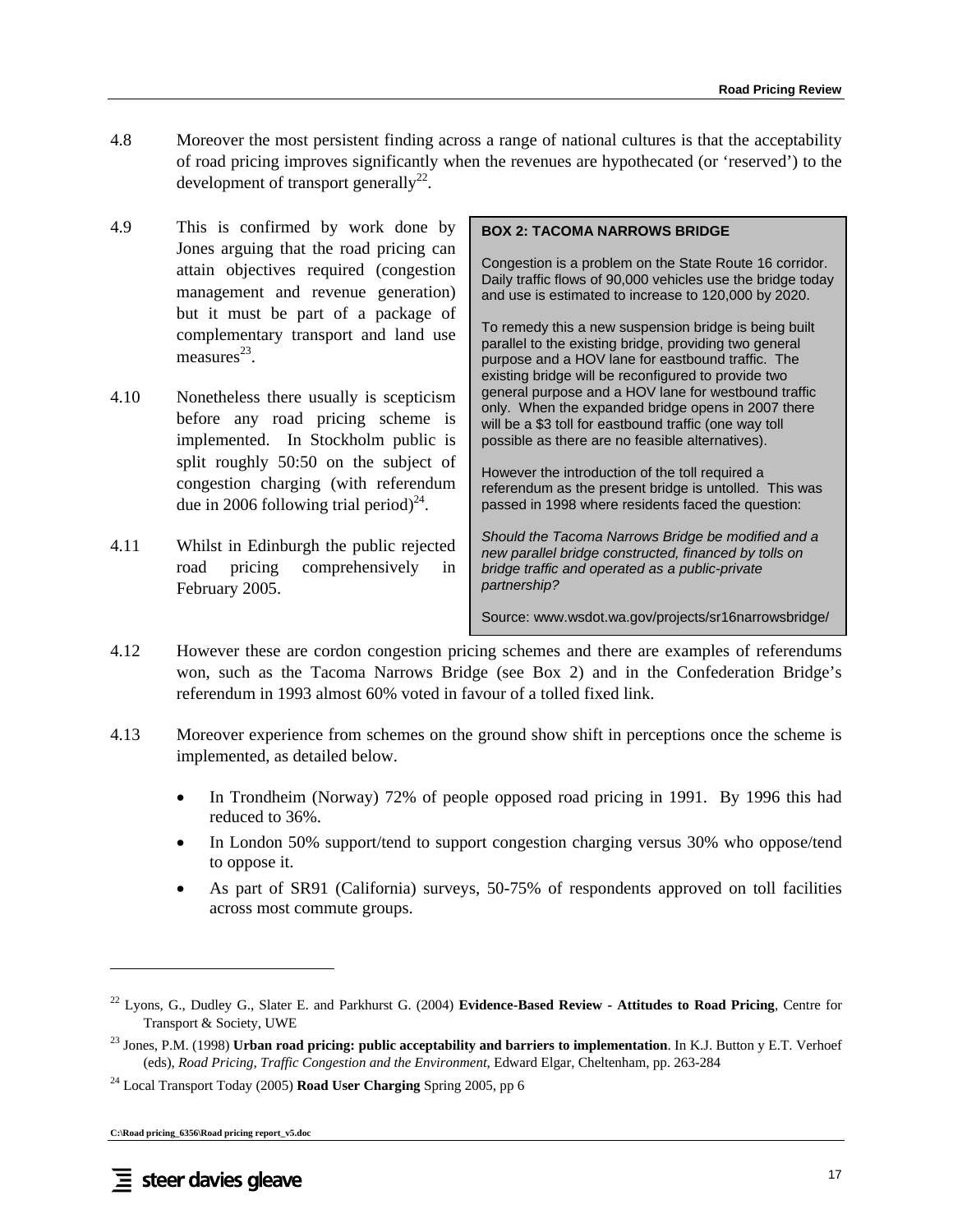4.14 Within the Lower Mainland, consultation carried out by TransLink regarding the Golden Ears Bridge (in focus groups and open houses) shows that people support tolls as a fair way to fund new transportation infrastructure. An independent poll by BCAA of its members indicates that 73% of BCAA members support or somewhat support the implementation of tolls to recover construction costs on new highways and bridges<sup>25</sup>.

## *Equity*

*Concern: It is unfair to certain segments in society like low-income users or people living in charge zone who are effectively 'forced' to pay a charge because of where they live.* 

- 4.15 Road pricing can impose a financial burden on motorists dependent on that roadway. It is argued that this impact generally declines over time as consumers adjust to new prices, and can be minimized if road pricing implementation is predictable and gradual. For example, if it became public policy that all new suburban highway capacity expansion projects will be paid through user tolls, people could take that into account when considering whether to purchase a home that would require frequent highway trips<sup>26</sup>.
- 4.16 Road tolls represent a greater financial burden on lower-income motorists than on higher-income motorists, but they are not necessarily more regressive than other road funding options, such as fuel taxes or general taxes. Whether a toll is regressive overall depends on how much lowerincome consumers drive on such highways, the quality of travel alternatives, and how revenues are used $^{27}$ .
- 4.17 Indeed some evidence suggests lower-income motorists are sometimes willing to pay for time savings, indicating that pricing strategies that prioritize trips can provide a transportation choice that is valued by motorists of all income levels. For example, user surveys of the SR91 Value Priced lanes, in which motorist can pay a premium to drive on a less congested lane, show that almost 20% of the lowest-income class of motorist (less than \$40,000 annual income) uses the lanes on a frequent basis<sup>28</sup>. Indeed it has been argued that HOT lanes in particular can provide equity benefits by improving mobility options for transit and rideshare users.
- 4.18 There are also practical methods to counteract the equity charge by providing discounts to certain categories of users (such as residents within the charge zone in London) or by using revenues to improve transit public transport (such as the Norwegian Cordon Schemes and in San Diego).

<sup>&</sup>lt;sup>25</sup> www.translink.ca/goldenearsbridge/project\_information/funding.asp

<sup>26</sup> vtpi (2005) **Ibid**

<sup>27</sup> Litman, T. (1996) **Using Road Pricing Revenue: Economic Efficiency and Equity Considerations**, Transportation Research Record 1558, Transportation Research Board, pp. 24-28

<sup>28</sup> Sullivan, E. (2000) **Continuation Study to Evaluate the Impacts of the SR91 Variable-Toll Express Lane Facility**, Civil and Environmental Engineering, Cal Poly State University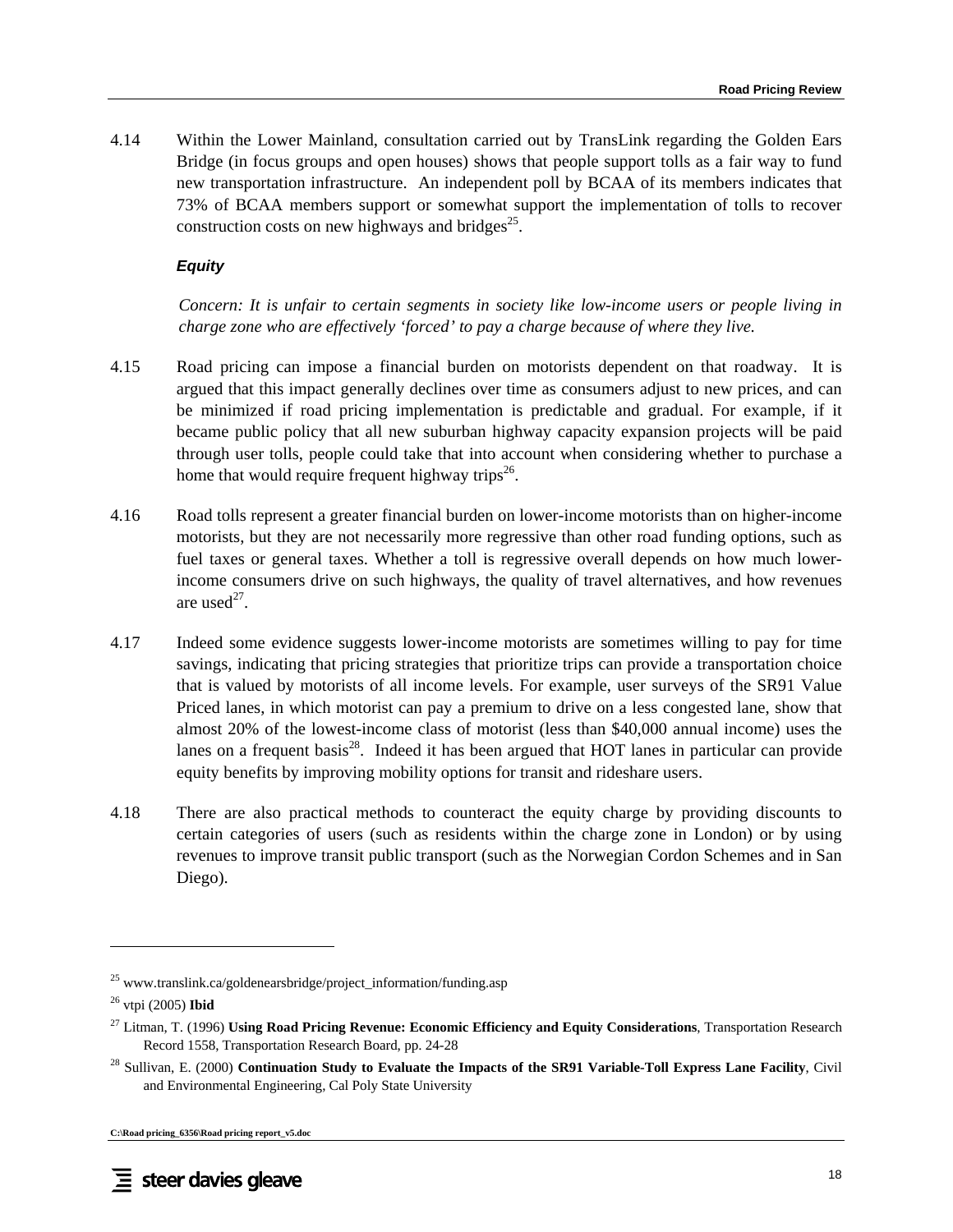#### *Economic Impact*

*Concern: Road pricing applies distorting effects on economic activity.* 

- 4.19 This claim is generally more relevant to cordon schemes where access to an area is tolled and therefore traffic will avoid it, thus impacting the local economy. However data on the economic impact of road pricing is limited.
- 4.20 Latest data from the London congestion charge reports "net impact of the scheme on the central London economy has been very marginal $\frac{1}{2}$ . Quantitative information for Singapore is not available but the Land Transport Authority (LTA) reports of no signs of adverse effects on local business.
- 4.21 In Trondheim (Norway) travel surveys gave no indications of significant changes in shopping trip destinations with charge zone shopping trips increasing in toll-free periods (evenings and weekends) and decreasing in tolled periods $30$ .
- 4.22 On a more hypothetical scenario, businesses in three historical towns in the UK were surveyed on their perception of transport problems and the impact of road pricing and workplace parking levies. The businesses considered road congestion and inadequate transit provision as serious problems, and that road pricing would produce environmental improvements. However they were concerned this would have negative effects on their business and in their capacity to recruit and retain staff. It concluded that this reticence can be drastically reduced if the clear benefits to the town and to the businesses of these policies are communicated effectively<sup>31</sup>.

### *Traffic Effects*

*Concern: Traffic will avoid user changes and re-route to an alternative free route (redistribution).* 

4.23 Road pricing can cause problems on the boundaries of cordon tolls. It is feared that drivers will park just outside the tolled area (to continue their trip on foot or transit) or that they will reroute and avoid the toll area thus increasing congestion in previously uncongested areas. For tolled links it is argued that free alternatives will see substantial increases in congestion. Regarding the first issue, experience in London shows an absence of boundary-related problems<sup>32</sup> whilst for tolled links there have been cases of extensive diversion occurring in the US, although only as a result of "earthquake pricing".

 $\overline{\phantom{a}}$ 

<sup>29</sup> Transport for London (2005) **Central London Congestion Charging Impacts Monitoring – Third Annual Report**, pp. 2

<sup>30</sup> www.progress-project.org/Progress/Tron.html

<sup>&</sup>lt;sup>31</sup> Gerrard, B., Still, B. and Jopson, A. (2001) The impact of road pricing and workplace parking levies on the urban **economy: results from a survey of business attitudes**. Environment and Planning 33A, pp. 1985-2002

<sup>32</sup> Transport for London (2005) **Ibid,** pp. 3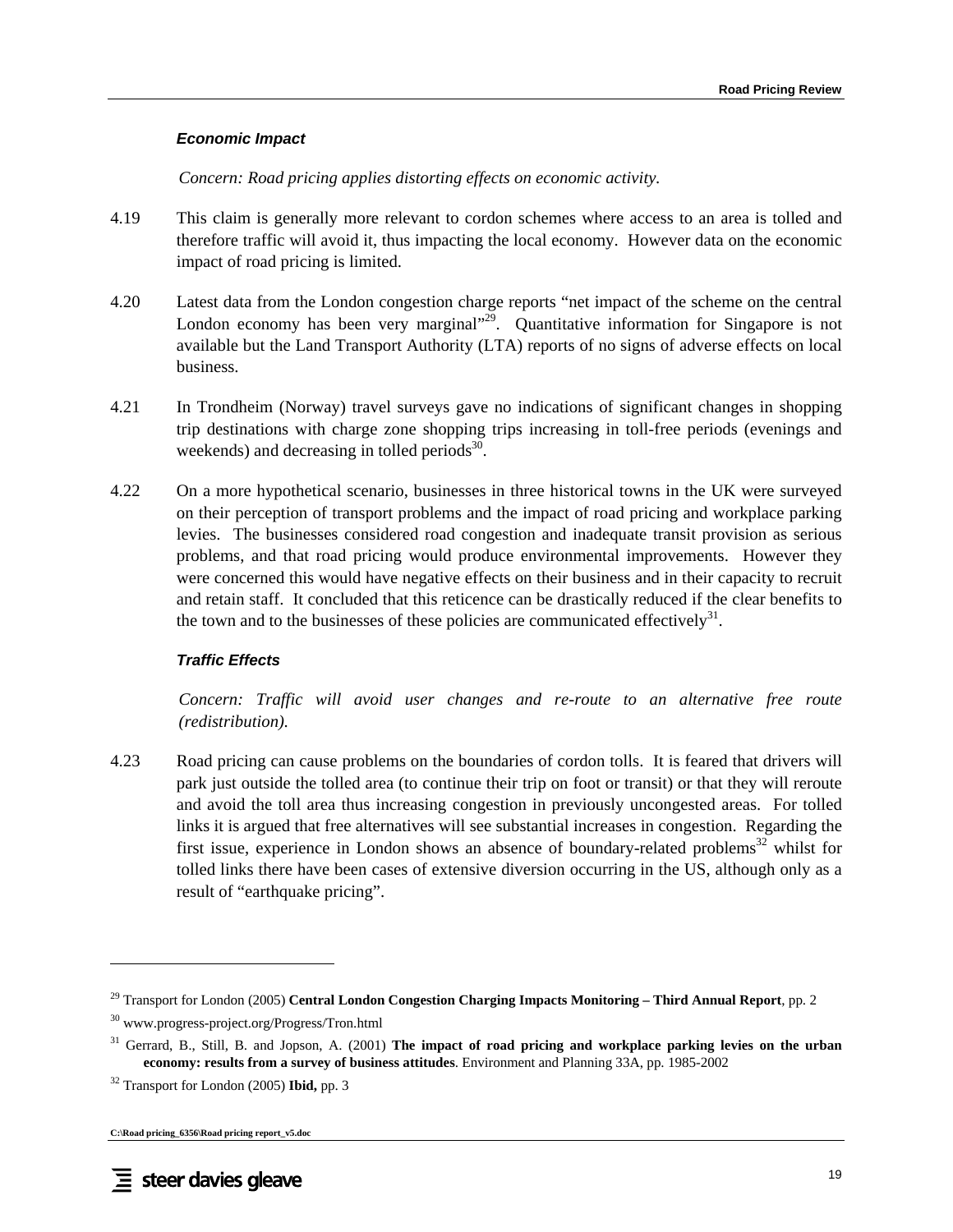4.24 This is where toll authorities have toll rates frozen for many years and then applied a large increase. This leads to traffic, particularly trucks, to divert onto local roads after the toll increase $33$ . In Illinois, for example, the state toll authority imposed a hefty toll increase on truckers in January 2005 and soon after the toll increase, media reports indicated a 100% increase in truck traffic on a northern stretch of an alternate route, U.S. Highway 41.

*Concern: Increase in capacity will result in more traffic on the highway network (induced demand).* 

- 4.25 New highway links (even when tolled) attract traffic from surrounding road network, improving conditions on the routes being relieved and often in turn leading to more traffic on these routes, so called induced traffic demand. This is illustrated in Box 3.
- 4.26 Another example is the M6 Toll, Britain's first tolled motorway, providing a strategic alternative route to the congested M6 near Birmingham. The M6Toll has improved travel times considerably but has also resulted in extra traffic in the corridor. Initial estimates show the number of vehicles on the M6 corridor have increased from 144,000 in November 2003 (before scheme opened) to 160,000 in November 2004<sup>34</sup>
- 4.27 This raises the issue of 'locking in' the benefits of any highway improvements (i.e. to contain traffic levels within the capacity provided by discouraging induced traffic).
- 4.28 For example, several major highway studies in the UK have recommended

#### **BOX 3: STATE ROUTE 91 SOUTHERN CALIFORNIA**

Four-lane tolled section of SR91 opened in 1995 to relieve pressure on the free 8-lane highway.

Very dramatic improvement in amount of congestion on untolled section but phenomenon did not last long. Trips cut to 25-30 minutes on the free section and 15 minutes on the tolled section when scheme opened. However by 2000 traffic levels on the untolled section were back to their old levels.

Scheme since then encountered problems as California's DOT suggested building additional untolled lanes and was threatened by legal action by the toll operator because a 'non-competition' clause in their agreement with the state of California (the more congestion on untolled section the more motorists prepared to pay to travel without congestion).

The state of California bought out the operator and then hired the same company to carry out the day-to-day running of the tolled section. The additional lanes of untolled highway are yet to be built.

that additional capacity in the absence of such control would be shortsighted, and would result in requests for further widening in a few years. As a result, decisions to increase capacity on the strategic network are now taken with a parallel commitment to consider what is necessary to ensure the effective measures are in place to lock in the benefits $^{35}$ .

<sup>33</sup> Samuel, P. (2005) **Should States Sell Their Toll Roads?** Reason Foundation Policy Study 334, pp. 20

<sup>34</sup> House of Commons Transport Committee (2005) **Road Pricing: The Next Steps**, Volume 1, pp. 33

<sup>35</sup> House of Commons Transport Committee (2005) **Ibid** pp. 26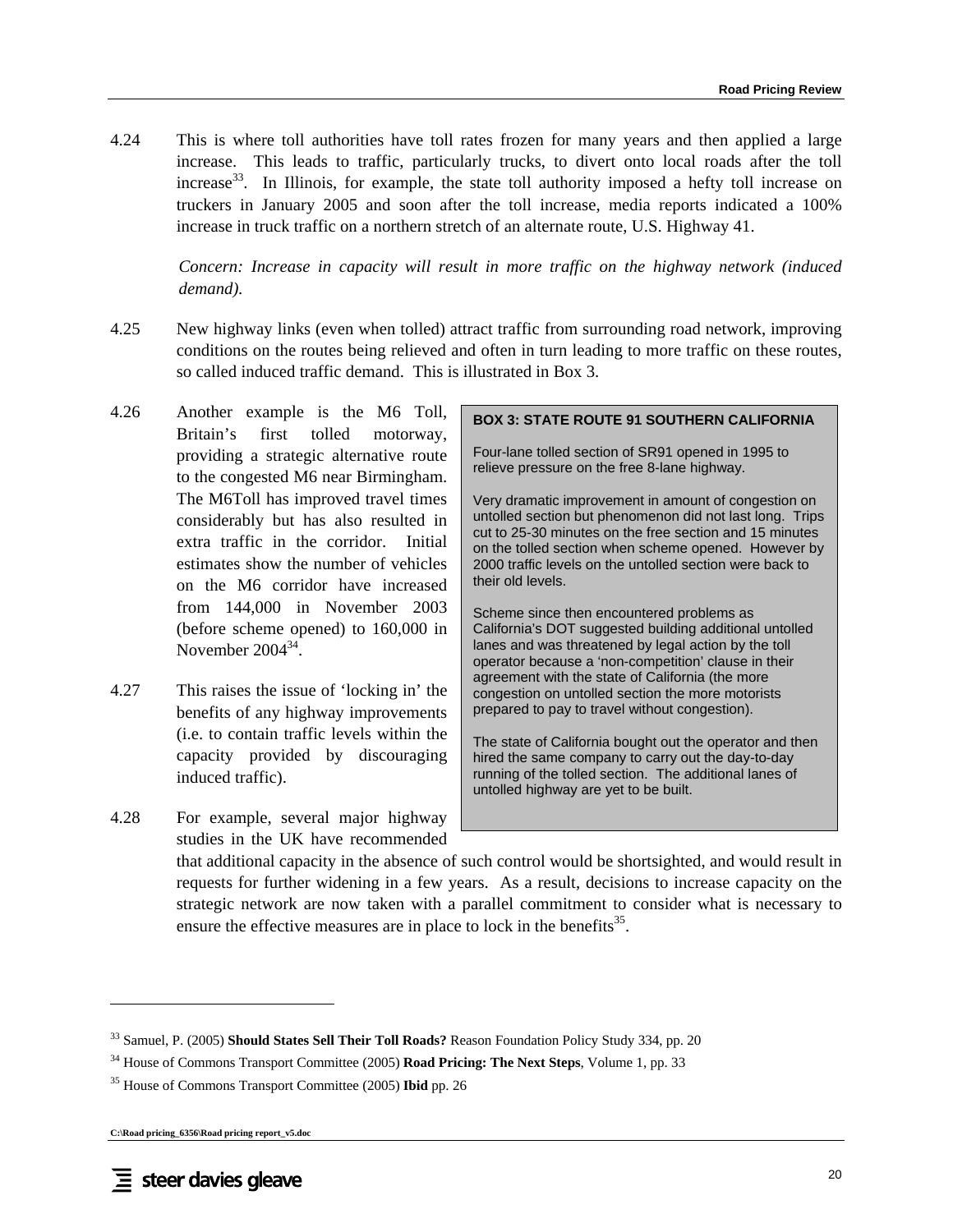# **5. LESSONS LEARNED**

- 5.1 Deloitte identify ten strategies for successfully making the transition to road user charging. However as the report highlights "politics is by far the greatest challenge: almost everyone who has been through a project of this kind will say that in retrospect the political and policy problems loomed largest"<sup>36</sup>.
- 5.2 Additionally the need to ensure that road pricing decisions are transparent and built on public participation and trust is a constant theme throughout road pricing reviews.
- 5.3 The ten strategies identified by Deloitte to make the successful implementation of road pricing are:

## PLANNING

- 1. Recruit an influential champion  $3^7$ .
- 2. Keep the public stakeholders informed and on your side.
- 3. Secure cooperation from third parties.
- 4. Make it part of an integrated strategy.
- 5. Counter the "just another tax" charge.
- 6. Pick the right scale and pace.

# IMPLEMENTATION

- 7. Use proven technology.
- 8. Focus on customer relationship management.
- 9. Ensure a successful debut plan appropriate contingencies.
- 10. Don't lock yourself in.
- 5.4 With reference to the Gateway Programme the public consultation process is a very important process as this can potentially deal with points 2 and 5 whilst cooperation with TransLink would aid the definition of points 3 and 4.

l

<sup>36</sup> Deloitte (2004) **Ibid** pp. 24

<sup>&</sup>lt;sup>37</sup> Person who will take up the cause and speak up for it effectively and persistently. Most pricing projects that have made it all the way to implementation have had strong champions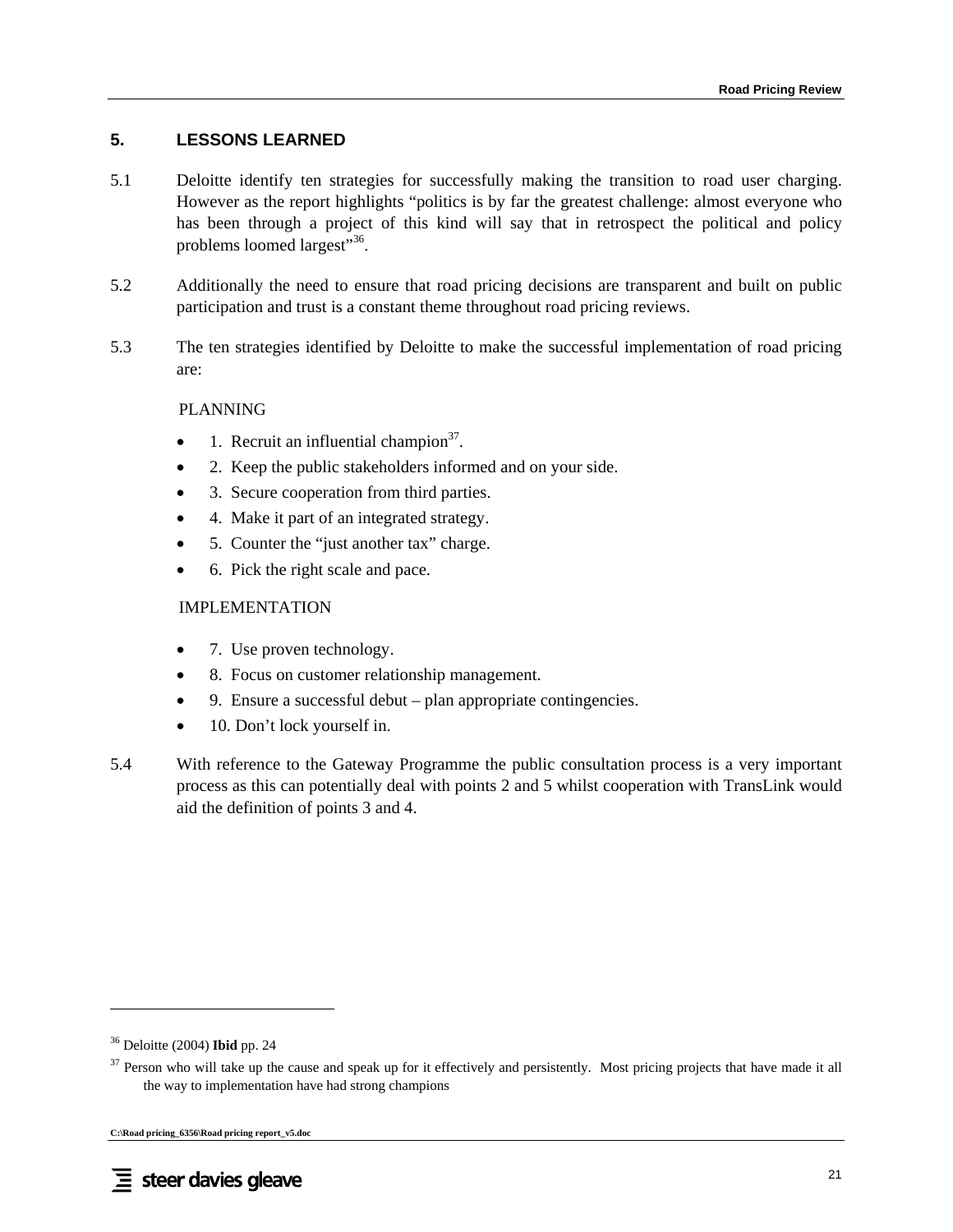- 5.5 With regards to the public consultation, numerous studies into road pricing have focused on economic benefits and the ability of technology to deliver them. However they have tended to gloss over a key point, namely public acceptability. "To put it bluntly, if the benefits are so good, and the technology can deliver, why aren't more public authorities around the world implementing road pricing to improve their competitiveness, protect their environment and promote social inclusion?"38
- 5.6 Thus to accept road pricing, people need to agree that it would deliver a solution to an issue that they can see needs addressing, with trust in the implementing authority a crucial component of that process. Identifying potential opponents and developing measures to gain their support (or alternatively reduce their opposition) is critical for success.

<sup>38</sup> UK Department for Transport (2004) **Feasibility Study of Road Pricing in the UK - Summary** Paragraph 2.3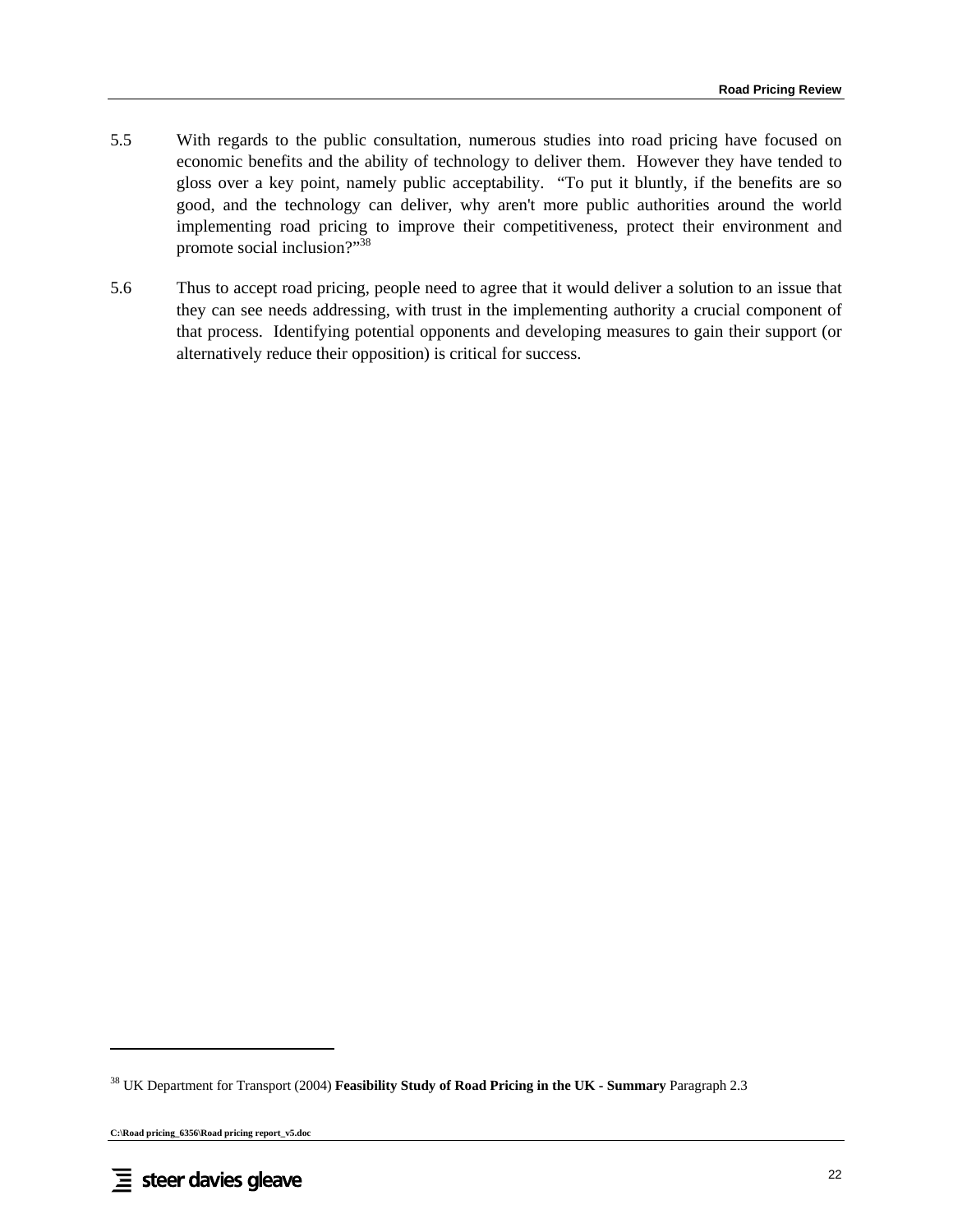**APPENDIX A** 

# **BIBLIOGRAPHY**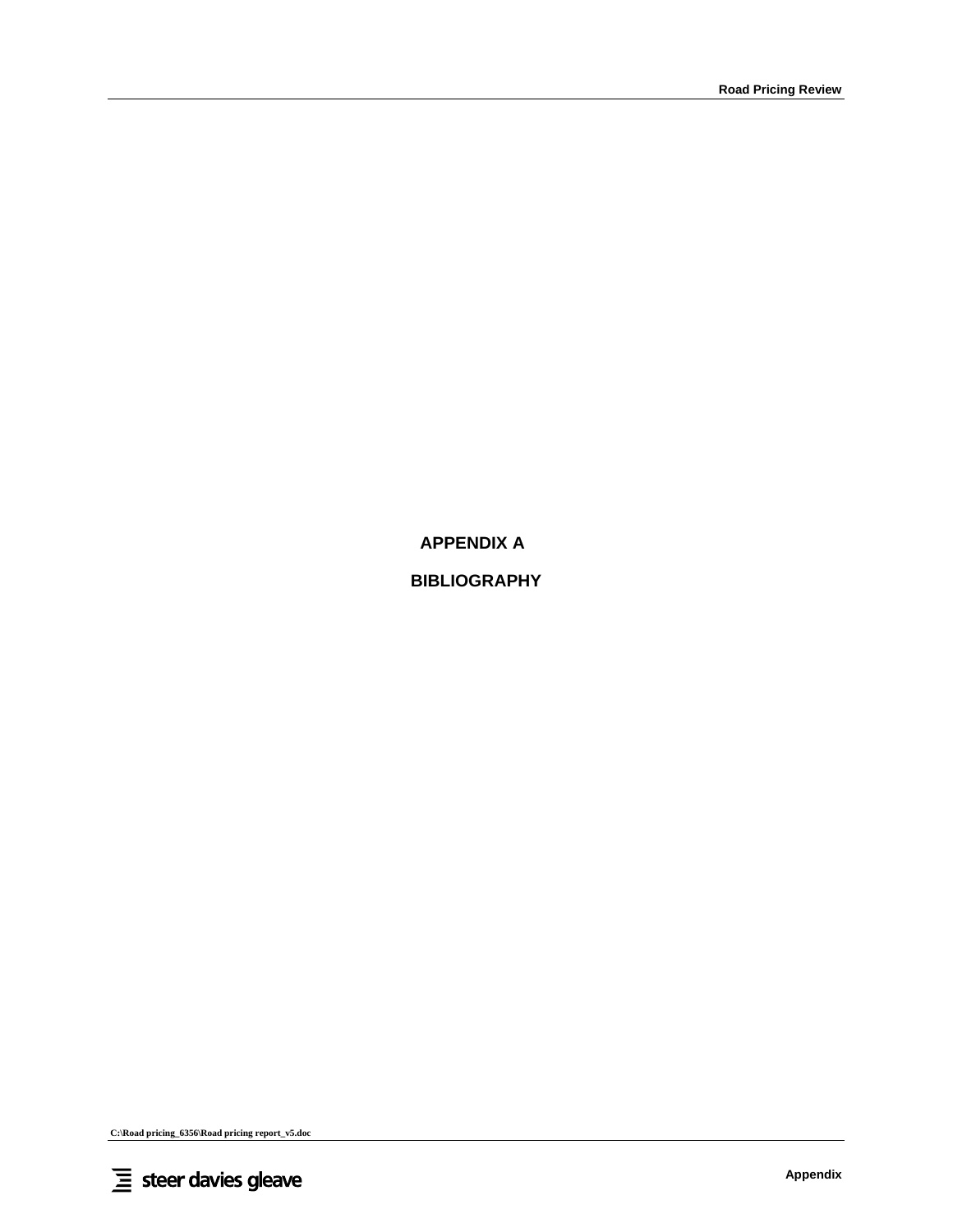BC Ministry of Transportation (2003), **Guidelines for Tolling** 

BC Ministry of Transportation and TransLink (2005), **2004 Trip Diary Survey** 

Deloitte Research (2004), **Combating Gridlock**

Federal Highway Administration (1997), **Federal Highway Cost Allocation Study,** US Department of Transportation

Gerrard, B., Still, B. and Jopson, A. (2001) **The impact of road pricing and workplace parking levies on the urban economy: results from a survey of business attitudes**. Environment and Planning 33A

House of Commons Transport Committee (2005) **Road Pricing: The Next Steps**, Volume 1

Jones, P.M. (1998) **Urban road pricing: public acceptability and barriers to implementation**. In K.J. Button y E.T. Verhoef (eds), *Road Pricing, Traffic Congestion and the Environment*, Edward Elgar, Cheltenham

Leeds University (2004) **Road User Charging – Pricing Structures**, Final Report for the Department for Transport

Lindsey R. (2003), **Road Pricing Issues and Experiences in the US and Canada**, IMPRINT-EUROPE Fourth Seminar "Implementing Pricing Policies in Transport: Phasing and Packaging", 13-14 May 2003

Litman, T. (1996) **Using Road Pricing Revenue: Economic Efficiency and Equity Considerations**, Transportation Research Record 1558, Transportation Research Board

Local Transport Today (2005) **Road User Charging** Spring 2005

Lyons, G., Dudley G., Slater E. and Parkhurst G. (2004) **Evidence-Based Review - Attitudes to Road Pricing**, Centre for Transport & Society, UWE

McGuckin, N. and Srinivasan, N. (2005) **The Journey-to-Work in the Context of Daily Travel**, TRB Conference on Census Data for Transportation Planning

Poole, R. (2005) **How Much Can Tolls Pay For?** Surface Transportation Innovations, Reason Foundation, Issue No. 23

Poole R. (2005) **The Continued Decline of Car-Pooling** Surface Transportation Innovations, Reason Foundation, Issue No. 23

Samuel, P. (2005) **Should States Sell Their Toll Roads?** Reason Foundation Policy Study 334

Sullivan, E. (2000) **Continuation Study to Evaluate the Impacts of the SR91 Variable-Toll Express Lane Facility**, Civil and Environmental Engineering, Cal Poly State University